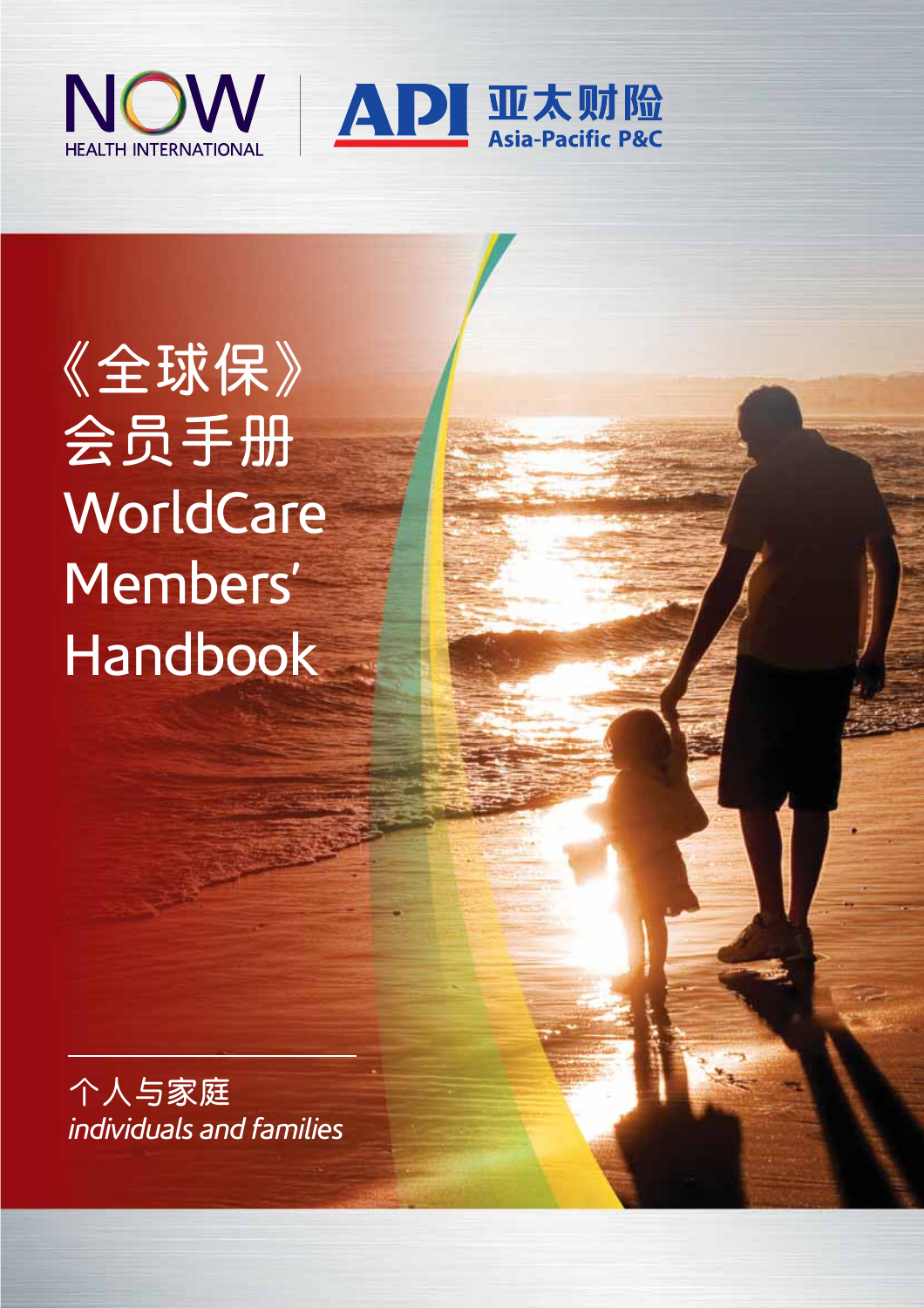# Everything you need to know about your international health insurance 您需要知道的国际医疗保险

二零一七年五月生效 Effective May 2017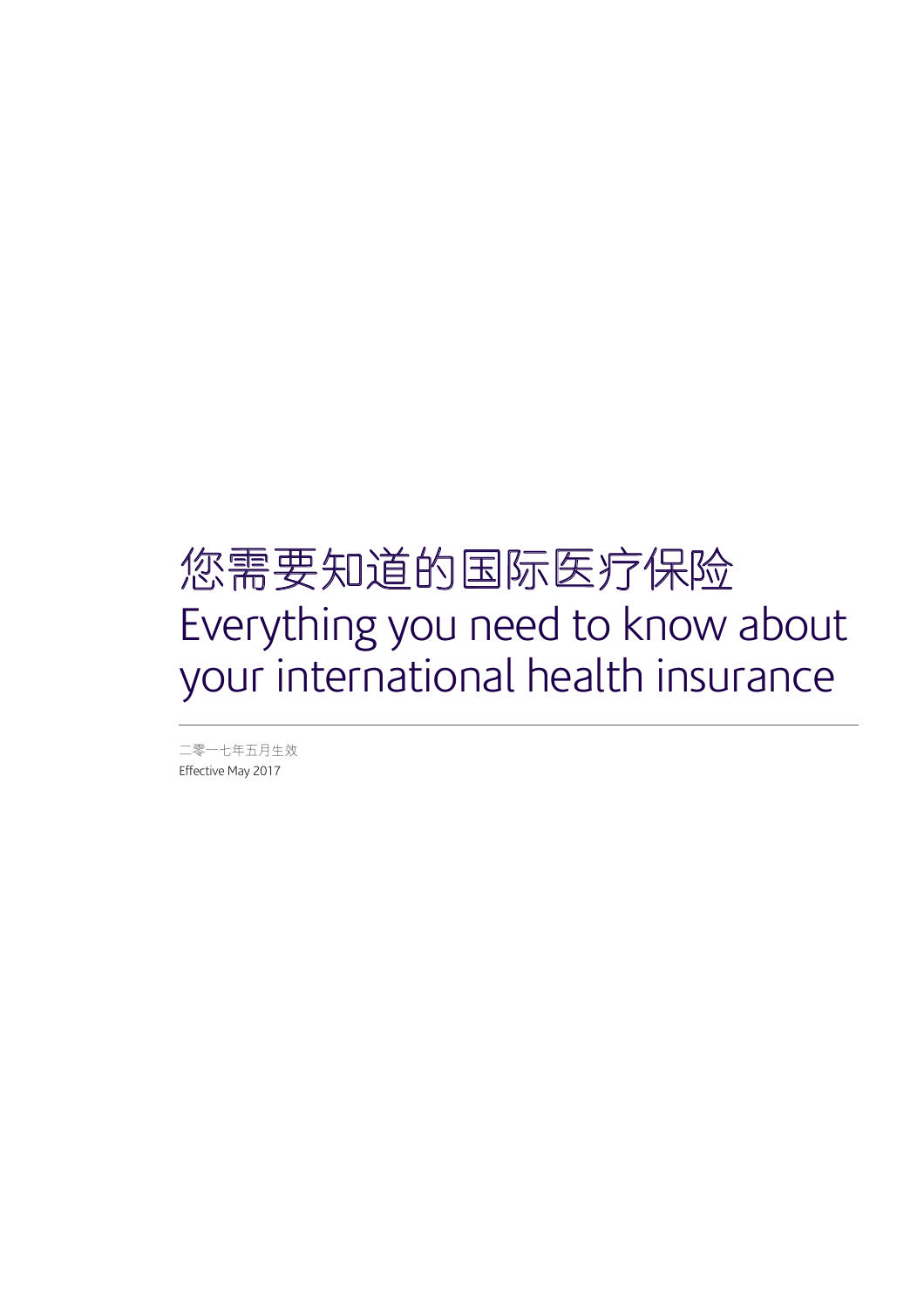# 目录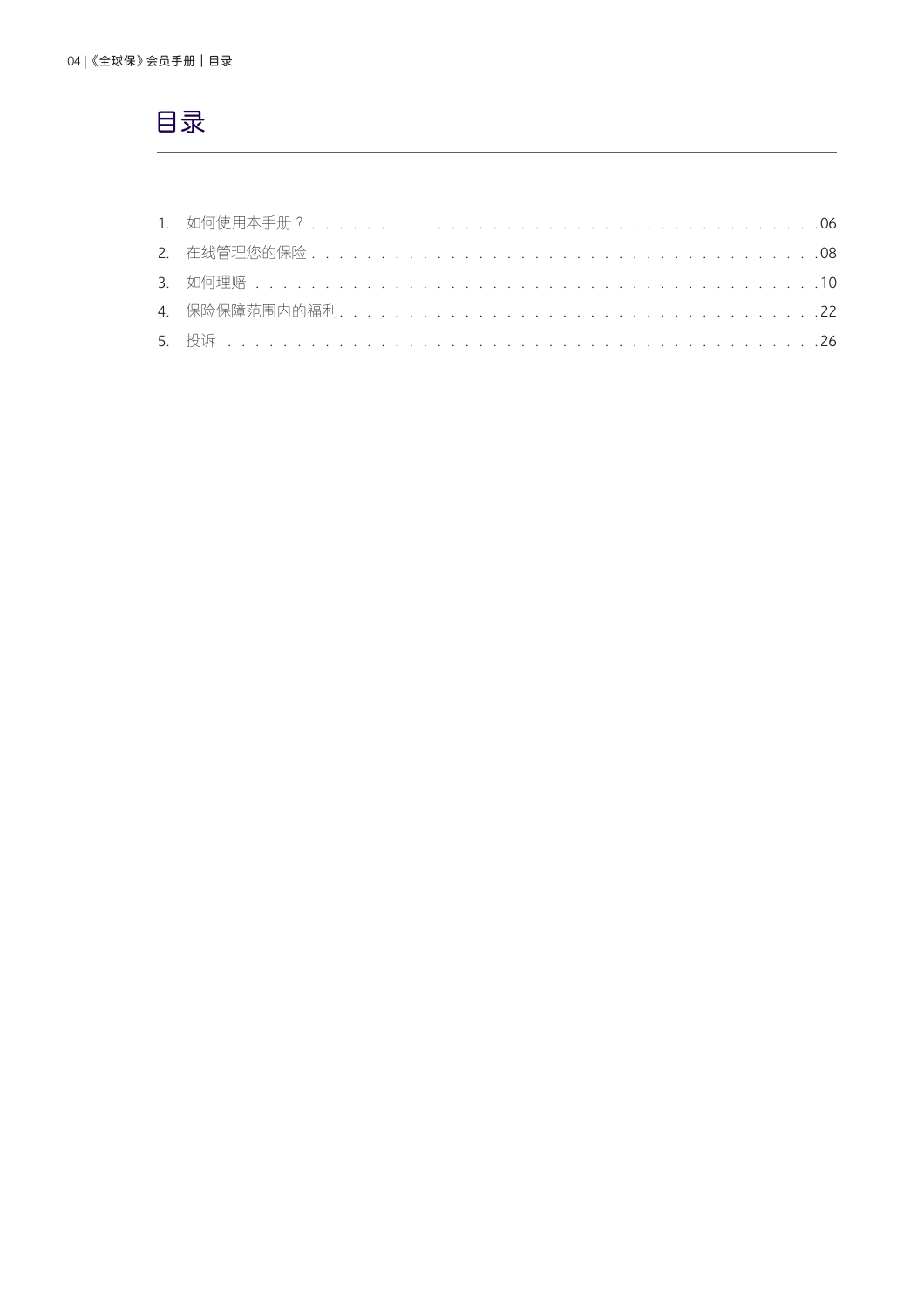# **Contents**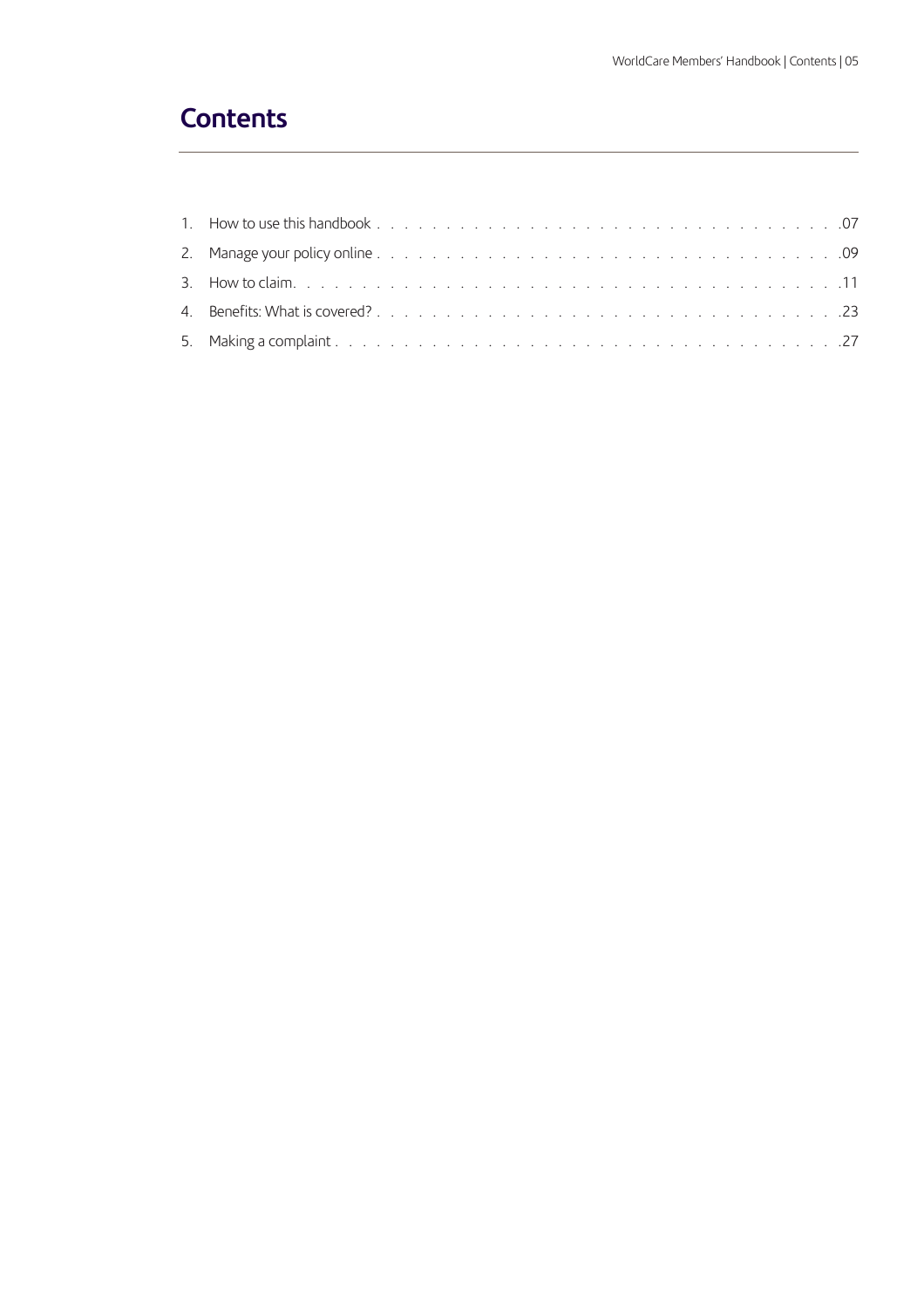# **簡介**

欢迎您加入亚太财险与时康的"全球保"国际医疗保险。

本会员手册旨在为您提供明确的指引,以确保您了解如何使用您的保险计划。请仔细阅读本会员手册内容。

# 1**. 如何使用本手冊?**

本手册是很重要的文件。它阐明了您的权利和我们对您的义务。您所选择的全球保保险计划的保障范围, 請參見保險合同條款中的第五條–保險責任。

在這手冊中,包含以下內容:

- 如何提交理賠
- 如何管理您的保險計劃
- 如何提交投訴
- 您在本保險計劃中所能享受到的服務

# **我們為您提供的服務**

当您需要使用您的医疗保险时,我们可以为您提供如下服务:

- 迅速处理您的理赔
- 24小時客戶服務熱線
- 帮助在您所在的地区寻找合适的医疗机构
- 提供预先书面同意服务,以减少您的医疗支出
- 通过国际化的理赔管理团队,为您提供专业医疗支持

如果您希望更进一步了解此项保险计划,或者您有任何建议,请通过以下方式联系我们:

### **時康管理顧問(上海)有限公司**

中国上海市虹口区吴淞路218号宝矿国际大厦11楼1103室-1105室,邮编200080 電話 +86 400 077 7500 /+86 21 6156 0910 | 傳真 +86 400 077 7900 | ChinaService@now-health.com

# **聯繫我們**

请您务必仔细阅读本手册。同时您也可以致电我们的客户服务团队,我们将竭诚回答您的所有相关疑问。

如果您有任何与您的保险有关的疑问,您可以拨打电话 +86 400 077 7500 / +86 21 6156 0910 或发送邮件到 ChinaService@now-health.com。例如,如果您需要相关治疗,您可以在接受治疗以前通知我们,以便我们向您说 明您的保障範圍。

如果您有任何有关您个人信息的变更需要告知我们,您可以按以上联系方式联系我们,或者写信至:

#### **時康管理顧問(上海)有限公司**

中国上海市虹口区吴淞路218号宝矿国际大厦11楼1103室-1105室,邮编200080 请注意为了提高我们的服务质量,您的来电可能会被录音以作内部管理及培训之用。

# **客戶服務團隊**

我们中国办公室的办公时间是周一到周五,早上9点至下午6点。 電話 +86 400 077 7500 /+86 21 6156 0910 | 傳真 +86 400 077 7900

# **緊急轉運及送返援助團隊**

我们的服务团队能够提供多种语言服务,每天24小时,全年365天随时为您服务。更多关于紧急转运及送返服务 的信息請參考本手冊第3.3項。

電話 +86 400 077 7600 /+86 21 6156 0914

如果有任何關於會員資格或理賠進展的疑問,您可以登錄到www.now-health.cn進入您的網上安全組合區自助 查詢,或者發送郵件至ChinaService@now-health.com。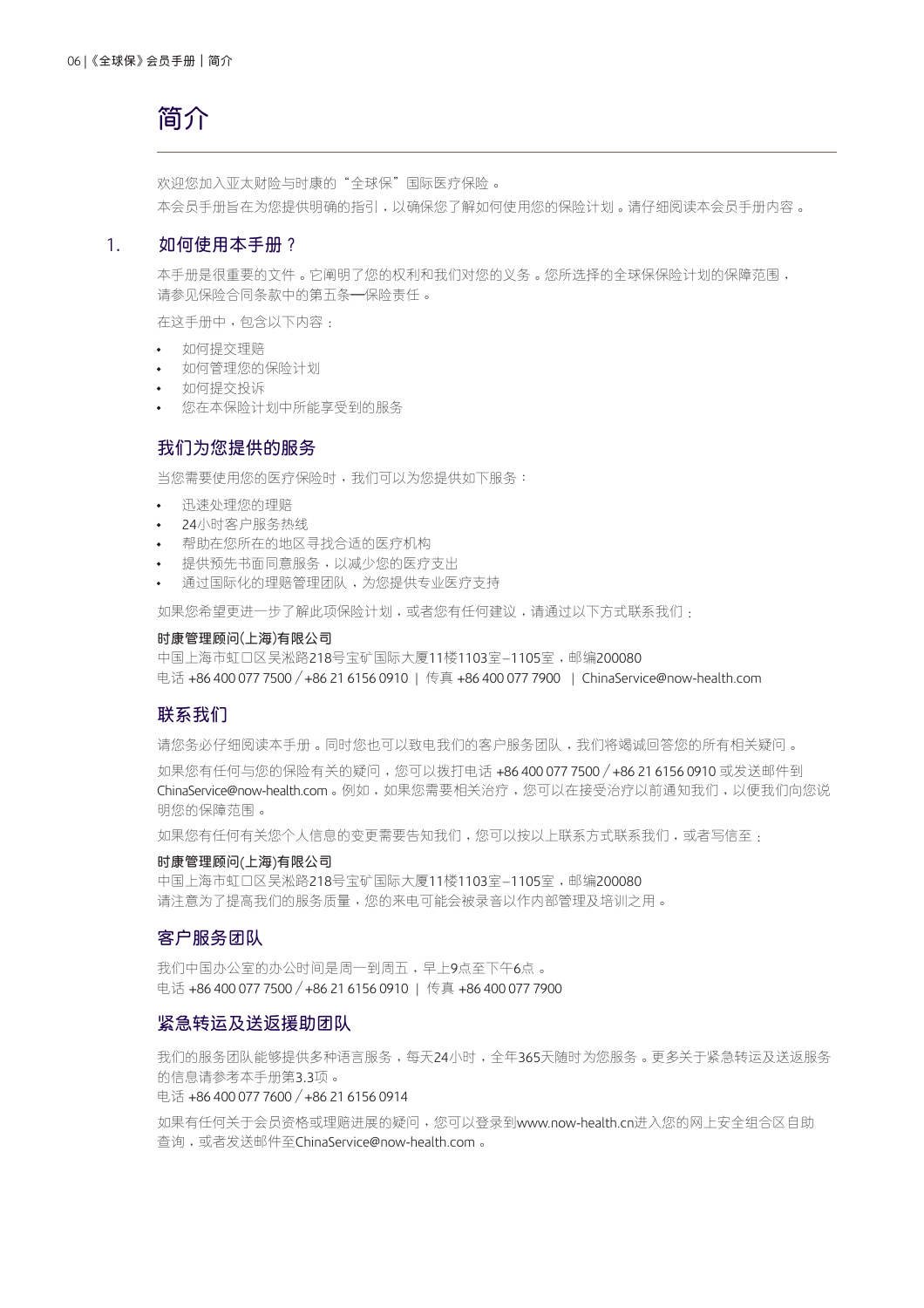# **Introduction**

Thank you for choosing Asia-Pacific P&C and Now Health International to provide your international health insurance policy.

 The objective for this handbook is to provide you clear information about how your policy works and how to use it. Please read this handbook carefully.

# **1. How to use this handbook**

This handbook is an important document. It sets out your rights and our obligations to you. Along with the insurance policy, Article 5 - Insurance Liability, it explains your WorldCare policy and the terms of your cover.

Inside you will find details of:

- How to make a claim
- How your policy is administered
- How to make a complaint
- Other services available to you under your policy

# **Our service for you**

When you need to use your insurance, here's what you can expect from us:

- A commitment to process your claim as quickly as possible
- A 24-hour customer service team
- Help to find suitable healthcare providers in your area
- Pre-authorisation of certain claims where possible, to reduce your out-of-pocket expenses
- An international claims management team with the medical expertise to support you in making decisions about your healthcare

If you require more details about this policy, or if you would like to tell us about any changes in your personal circumstances, please contact us through our administrator at:

#### **Now Health International (Shanghai) Limited**

Room 1103–1105, 11/F, BM Tower, No. 218 Wusong Road, Hongkou District, Shanghai 200080, China T +86 400 077 7500 / +86 21 6156 0910 | F +86 400 077 7900 | ChinaService@now-health.com

# **Contacting Us**

 While it is important that you read and understand this members' handbook, we understand that there are times when it is easier to call us for information. Our customer service team is ready to help with any queries you may have.

 If you have any questions about your policy, you can contact us on +86 400 077 7500 / +86 21 6156 0910 or email ChinaService@now-health.com. For example, if you need treatment, you can contact us first so we can explain the extent of your cover before you incur any costs.

 If you need to let us know about any changes in your personal circumstances, you can do so using the contact details above, or write to us through our administrator at:

#### **Now Health International (Shanghai) Limited**

Room 1103–1105, 11/F, BM Tower, No. 218 Wusong Road, Hongkou District, Shanghai 200080, China

Please note that we may record and/or monitor calls for quality assurance and training and as a record of our conversation.

### **Customer service team**

Our China team is available Monday to Friday from 9am to 6pm. T +86 400 077 7500 / +86 21 6156 0910 | F +86 400 077 7900

# **Assistance team for emergency evacuation or repatriation**

Our multilingual team is available 24 hours a day, 365 days a year. For details on how to use our emergency evacuation and repatriation service see section 3.3.

T +86 400 077 7600 / +86 21 6156 0914

If you have any questions about your membership or would like to request information on the progress of a claim, you can log in to your secure online portfolio provided by our administrator at www.now-health.cn or contact us via email at ChinaService@now-health.com.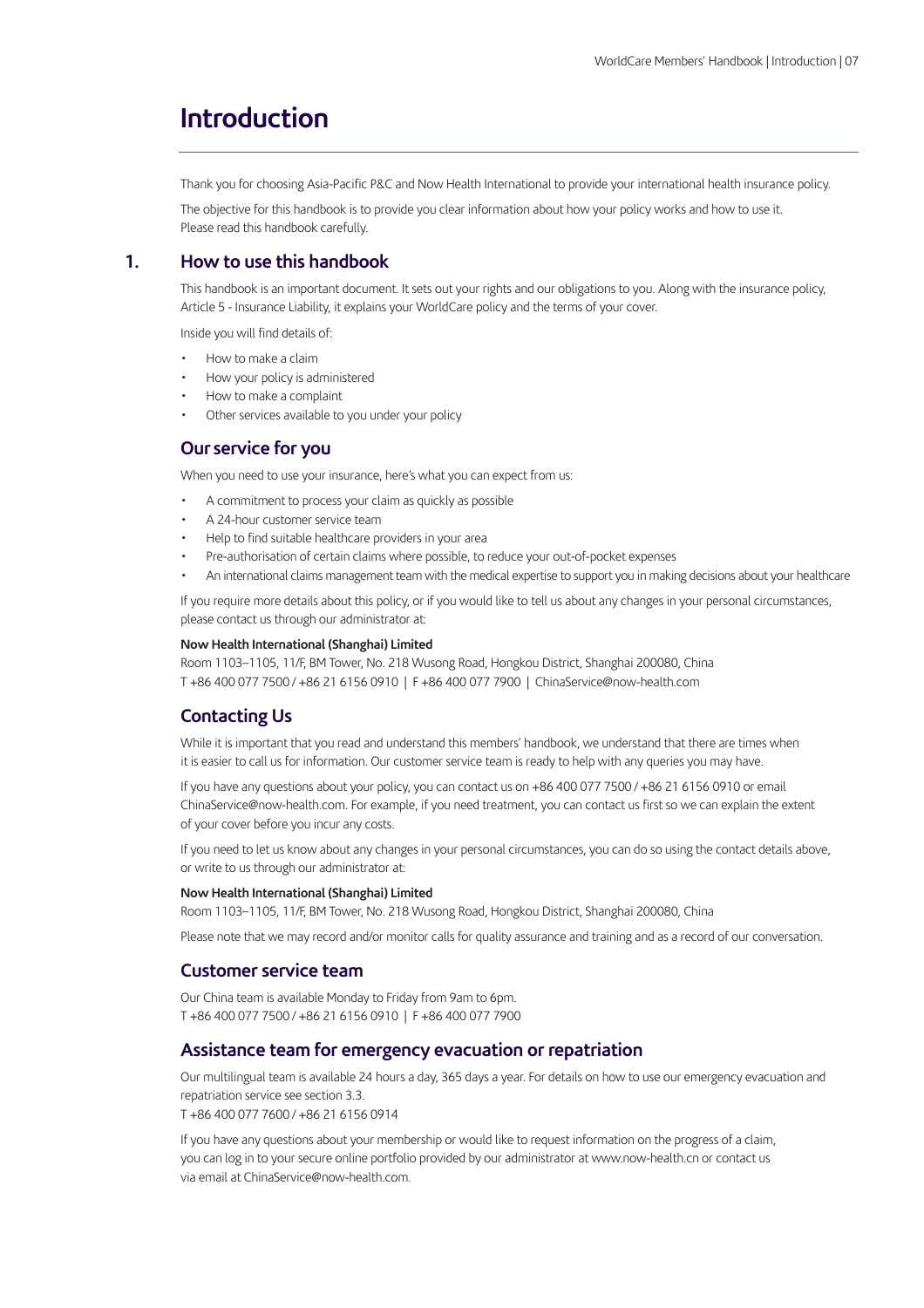# **2. 在線管理您的保險**

# **您的网上安全组合区简介**

访问我们的网站www.now-health.cn通过网上安全组合区管理您的国际医疗保险,是最简单快捷的方法。 您的所有相关文件都保存在一个网上安全组合区里,您可以使用您的用户名和密码进行登录查询。 如果需要幫助,請致電 +86 400 077 7500 /+86 21 6156 0910。

### **關於我**

在此项中,您可以查看并更新个人联系信息,登录信息,您的文档传递和您可以告诉我们如何支付您的索赔。

### **我的保單**

在此项中,您可以查看并下载保险凭证,会员手册和理赔申请表。您可以要求更换会员证并查看您的计划细节。

### **我的索賠**

在此项中,您可以找到最适合您的方式来提交理赔。在这里您可以在线提交索赔,并且实时跟踪理赔进展状态。 您可以查看所有的理赔记录,包括有关过去和现在理赔状态,就诊医院,理赔申请及赔付的金额与币种(只有 发生在海外的理赔,可以允许选择赔付币种)等。所有的信息都是实时更新,以便让您随时查看您的理赔最新 情况。您也可以从这里提交预先授权申请表。

### **其他功能**

除了以上各项功能,您也可以通过这个网站,通过网上安全组合区直接联系我们,下载各种表格以及向我们推 荐您常就诊的医院,并在时康国际医疗机构网络中寻找到您的首选医疗机构。欲了解更多信息,请访问 www.now-health.cn首頁中的常見問題選項。

### **下載我們的移動應用程序**

我们的移动应用程序提供了多项功能,适用于iPhone和小米(Mobile Internet),您能够容易在时康国际医疗机构 网络中查找您的首选医疗机构,同时您亦可透过移动应用程序提交索赔。







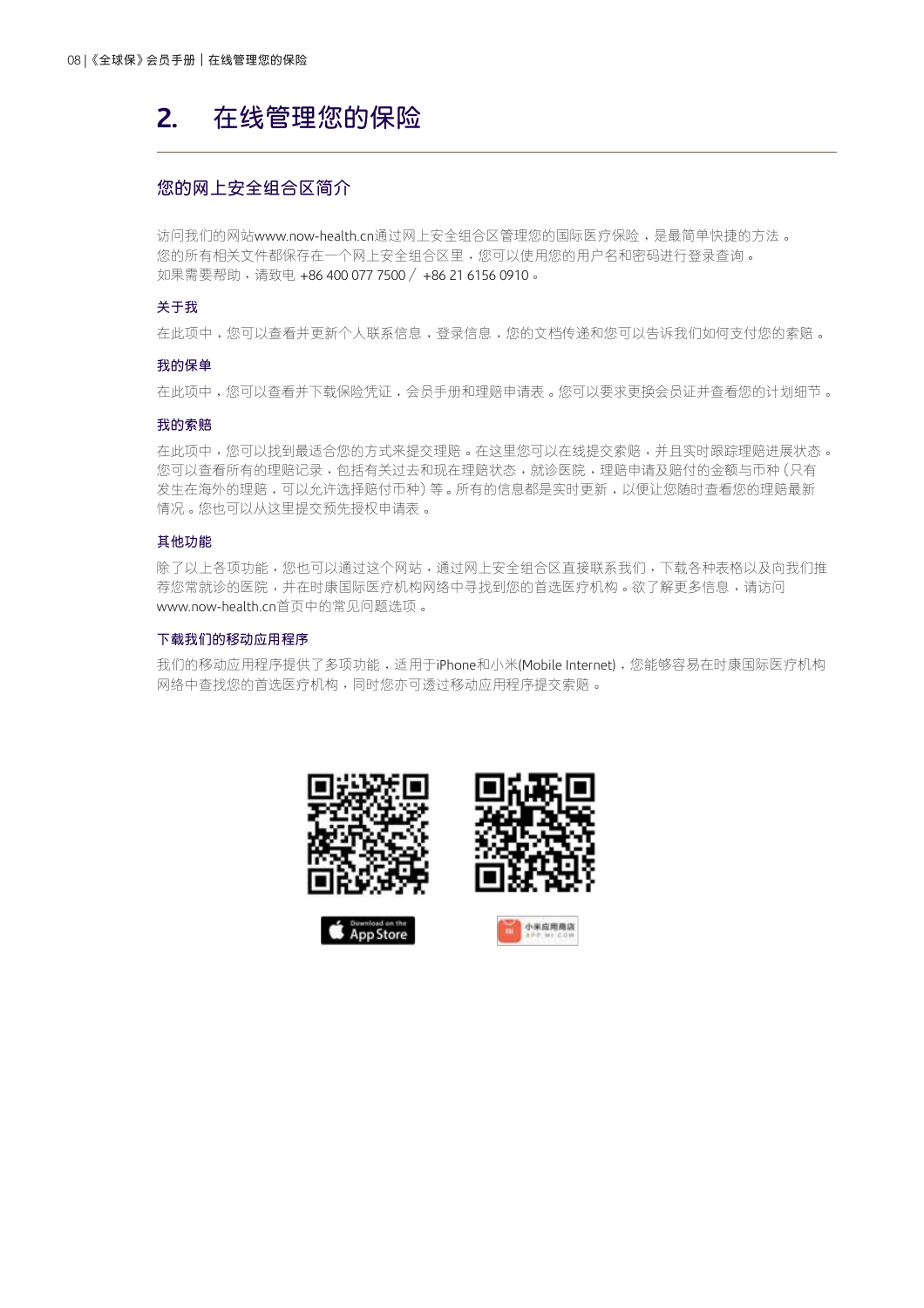# **2. Manage your policy online**

# **A guide to the secure online portfolio area**

The simplest way to manage **Your Plan** is via the secure online portfolio area which **You** can access at www.now-health.cn. To access it **You** need the unique username and password **You** were supplied with when **You** joined. If **You** need help to retrieve this information, contact **Us** on +86 400 077 7500 / +86 21 6156 0910.

#### **About me**

In this section **You** can view and update **Your** personal contact and login details, **Your** document delivery settings and tell **Us**  how **You** would lik**e Us** to pay **Your** claims.

#### **My Plan**

**You** can view **Your Plan** details and download **Your Certificate of Insurance**, members' handbook and claim form from here. **You** can order replacement membership cards and view **Your Benefit** limits.

#### **My claims**

Here **You** can make a claim online and track **Your** claims in real time. **You** can view information about all **Your** claims, past and present, including claim status, the medical provider and the amounts claimed and settled, in the currency **You** have selected. All updated are displayed as they happen so **You** always have the latest information. **You** can also submit a pre-authorisation request from here.

#### **Other features**

In addition to the above, **You** can use the secure online portfolio to download forms, introduce **Us** to **Your** preferred intermediary or medical provider and find a medical provider in the **Now Health International Provider Network.**

For more information, visit the FAQ section of the website, which **You** can access from **Our** homepage www.now-health.cn

### **Download our mobile app**

**Our** mobile app, which is available for both iPhone and MI (Mobile Internet) has many useful functions including the ability to find a medical provider with the **Now Health International Provider Network** and submit a claim for **Treatment You** have already paid for in a few simple touches.



Ann Stor



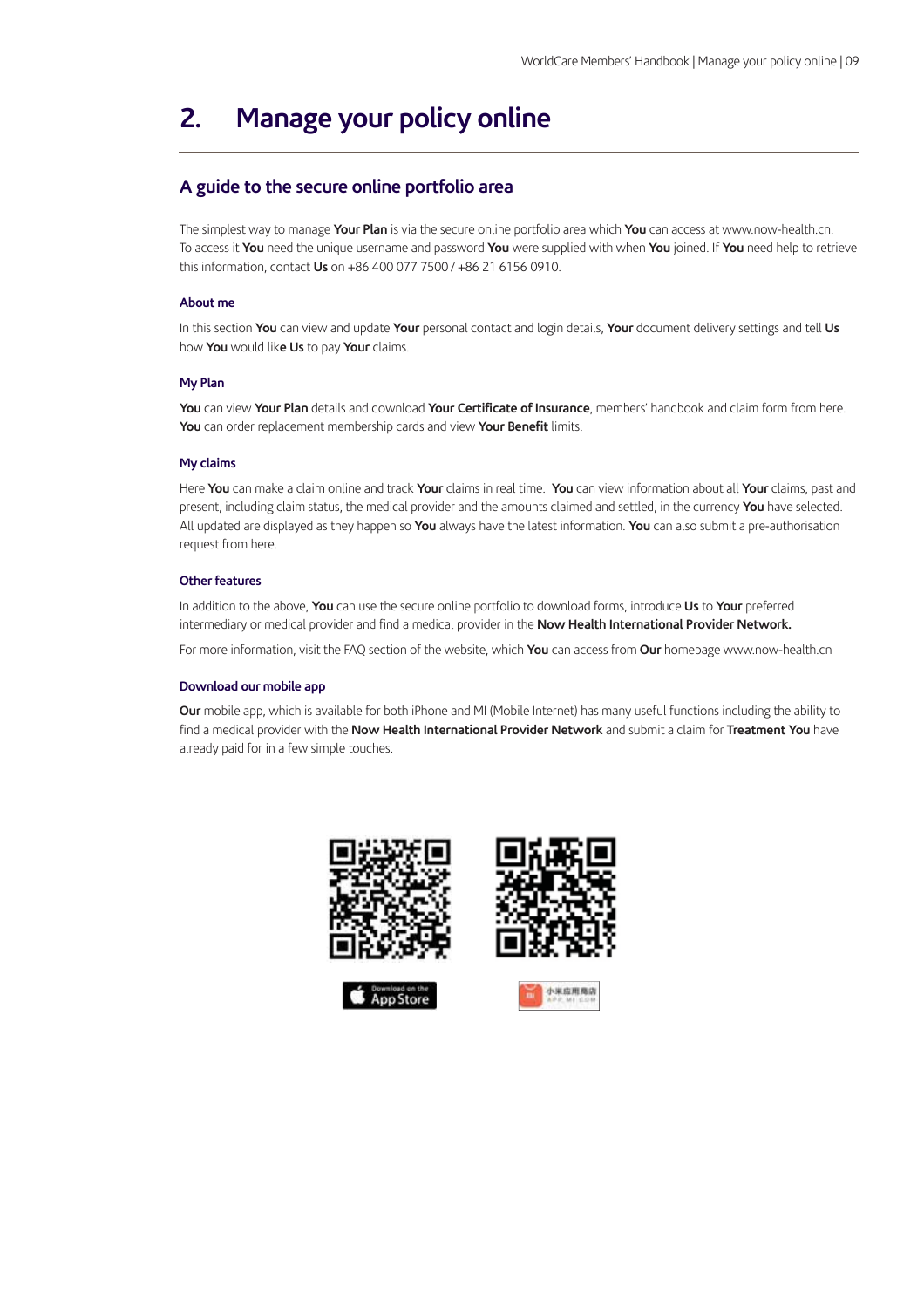您加入我们的保险计划后,可以联系我们的客户服务团队寻求相关帮助。

同時您可以撥打我們的24小時緊急援助熱線。

在時康國際的會員網站上,您的網上安全組合區有一個專門的理賠區,通過此區域你可以查看您所有的理賠記錄。 除此以外您还可以找到最适合您的方式提交理赔。登录此网站仅需要您的时康会员用户名及密码。

为了让我们能快速审核您的理赔,请遵照以下步骤:

# **3.1 對於您已支付醫療費用的理賠**

**第一步**

#### **選擇您提交理賠的方式**

您可以通过www.now-health.cn登录您的网上安全组合区提交理赔。此外,您也可以通过移动应用程序或如果您更喜欢更传统的解决方案,<br>您可以使用电子邮件,传真或邮寄方式向我们发送理赔申请表 。 您可以通過www.now-health.cn登錄您的網上安全組合區或"如何提交理賠"下載電子版理賠申請表。

如果需要帮助登录您的网上安全组合区,或者需要电子版或印刷版的理赔申请表,请致电 +86 400 077 7500/ +86 21 6156 0910向我们的客户服务人员索取。

# **第二步**

### **对于门诊和日间留院或住院治疗的每个医疗 狀況的醫療費用低於人民幣3,000元的理賠**

V.

#### **使用理賠申請表(印刷版或pdf):**

请完整填写理赔申请表的第一项和第二项,并签名。<br>然后连同您扫描的发票收据 (请在每个发票收据上签名) 以及您的身份證/護照複印件發送給我們。發票收據必須 包括疾病病情,治疗详情,以及主治医生的姓名,<br>职业资质,联系方式和盖章 。(如果发票收据没有上述信息,<br>请提供您的医疗记录和治疗费用明细 。<mark>)</mark>

- 電郵至ChinaService@now-health.com或
- 传直至+86 400 077 7900 或
- 郵寄到時康管理顧問(上海)有限公司,上海市虹口區 吴淞路218号宝矿国际大厦11楼1103至1105年室邮编200080。

#### **使用移動設備提交理賠:**

完整填写理赔申请表,上传所要求的图像(包括您扫描的发票) (请在每个发票上签名)和身份证/护照复印件,接受声明和 授权,然后点击"提交"。我们将在设置中保存您的信息 <mark>。</mark>

#### **使用網頁設備提交理賠:**

 從下拉列表中選擇被保險人,填寫表單中的所有字段,上傳所要求 的图像,接受声明和授权,然后单击"提交理赔申请表"。 您的理賠需要包括以下資料:

 $\sim$ 

- 正式的醫療費用發票
- 相關的醫療費用明細單
- 醫療病歷/檢查報告
- 身份證/護照複印件

#### **第三步**

在收齐所有必需的材料后我们会审核您的理赔,并且在收到日起五个工作日内对所有在保障范围内的符合资格理赔进行审核。

# **第四步**

您可以通過登錄您的網上安全組合區對您所有的理賠進行跟蹤查詢(只提供英語服務)。

您可以随时登录网站查询您的理赔进展情况,包括理赔状态,就诊医院,申请及赔付的金额与币种,以及所有扣除的免赔额与自付比例。所有理 赔都是实时更新以便您掌握最新情况。如果您的理赔状态发生变更,我们会第一时间发送邮件或短信通知您去登录查询。

 $\mathcal{L}$ 

#### **重要提示:**

您必须在接受治疗之日起六个月内向我们提交理赔(除非有不可抗力因素)。

如果您递交的理赔材料是复印件,请务必保存好原件。我们可能在您递交理赔的六个月之内请您重新递交原件。

如果您正在提交的或者已经提交的理赔的金额(以每位被保险人,每个医疗状况,每个保障期间为计)超过人民币3,000元,请确保让您的主治医生 完整填寫理賠單上的第三部份。

如果您不能确定每个医疗状况的理赔金额是否超过人民币3,000元,请您完整填写理赔单上的所有选项,并且也清您的主治医生完整填写相关医疗 信息,然後將所有原始材料郵寄至我公司。地址見第三步。

#### **以下情況,需同時提供被保險人的身份證/護照復印件:**

**1. 給付貨幣為人民幣,索賠金額人民幣10,000元或以上;或 2. 給付貨幣為非人民幣。**

请注意,上述提交理赔过程不适用于生育,牙科和体检、眼科、疫苗医疗保障费用。

# **第二步**

#### **对于日间留院或住院治疗的每个医疗状况的 醫療費用等於或高於人民幣3,000元的理賠**

#### **使用理賠申請表(印刷版或pdf):**

请完整填写理赔申请表的所有部分,签名并请求您的医生完成<br>相关部分。使用以下方法之一并附上所有账单和副本的诊断报告, 相關部分。使用以下方法之一併附上所有賬單和副本的診斷報告, 疾病病情和出院小結以及身份證/護照副本。請保留這些文件的 副本,以備記錄。

- 電郵至ChinaService@now-health.com或
- 傳真至+86 400 077 7900,或
- 郵寄到時康管理顧問(上海)有限公司,上海市虹口區 吴淞路218号宝矿国际大厦11楼1103-1105室 邮编200080。

#### **使用移動設備提交理賠:**

您無法使用移動應用程式提交此理賠。

#### **使用網頁設備提交理賠:**

扫描已完成的理赔表格,并附上所有账单和副本的诊断报告,<br>疾病病情和出院小结(如果您是日间留院或住院病人)以及 。<br>身份证/护照副本,然后单击"提交理赔申请表"。

 $\mathcal{L}$ 

您的理賠需要包括以下資料:

- 完整填寫並簽名的理賠申請表
- 正式的醫療費用發票
- 相關的醫療費用明細單
- 医疗病历/检查报告
- 身份證/護照複印件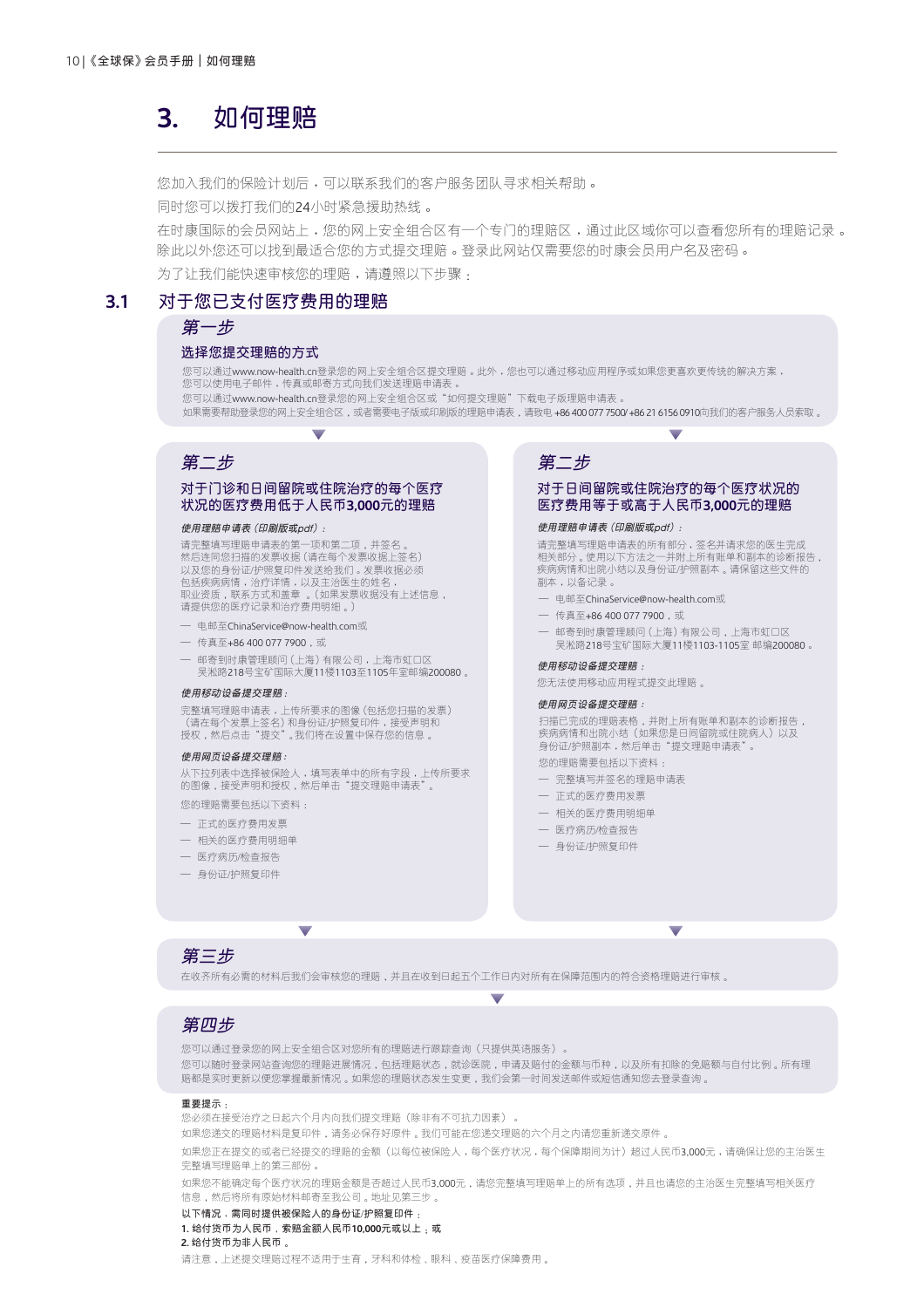As soon as you join, you can contact our customer service team for support.

You also have access to our international helpline, which is open 24 hours a day, 365 days a year.

Your online secure portfolio area has a dedicated claims section with the latest information on past and present claims. You can also use this area to make a claim.

To log in, you just need your Now Health username and password.

To help us assess your claim as quickly as possible, please follow these simple steps:

# **3.1 Claiming for treatment you have already paid for**

# *Step 1*

#### **Choose how you would like to claim**

 You can claim using the secure online portfolio at www.now-health.cn, the mobile app or if you prefer a more traditional solution, you can send us a claim form using email, fax or post.

You can download a claim form from the secure online portfolio or the 'How to claim' page of www.now-health.cn.

Alternatively call us on +86 400 077 7500/ +86 21 6156 0910 to request a form or if you need help to access the secure online portfolio area.

# *Step 2*

#### **For all out-patient claims and in-patient/ day-patient claims under RMB 3,000 per medical condition:**

#### *Using the claim form (printed or pdf):*

 Complete sections 1 and 2 of the claim form, sign it, and send it to us with your scanned fapiao (please also sign your name on each medical fapiao) and a copy of your ID/passport if required. The fapiao must include details of the medical condition, treatment given and the name, qualifications, contact details and stamp of the attending medical practitioner. (If the fapiao does not have the above information, please provide your medical records.)

- Email to ChinaService@now-health.com, or
- Fax to +86 400 077 7900, or
- Post to Now Health International (Shanghai) Limited, Room 1103–1105, 11/F, BM Tower, No. 218 Wusong Road, Hongkou District, Shanghai 200080, China.

#### *Using the mobile app:*

 Complete all the fields in the form, upload the requested images including your scanned fapiao (please also sign your name on each medical fapiao) and a copy of your ID/passport, accept the declaration and authorisation and click 'Submit'. We will save the information you include in your settings.

*Using the secure online portfolio*: Select the Insured Person from the dropdown list, complete all the fields in the form, upload the requested images, accept the declaration and authorisation and click 'Submit form'.

Please include the following documents with your claim:

- Completed official Chinese fapiao
- Completed cost breakdown – Completed medical notes/records
- ID/Passport copy

# *Step 2*

#### **For in-patient/day-patient claims equal to or over RMB 3,000 per medical condition:**

#### *Using the claim form (printed or pdf):*

 Complete all sections of the claim form, sign it and ask your medical practitioner to complete their relevant section. Sign the claim form and send all bills and copies of diagnostic reports, medical notes and a discharge summary (if you have been a day-patient or in-patient) plus a copy of your ID/passport using one of the methods below. Please keep a copy of these documents for your own records.

> You can send us your completed claim form and supporting documents in one of the following ways:

- Email to ChinaService@now-health.com, or
- Fax to +86 400 077 7900, or
- Post to Now Health International (Shanghai) Limited, Room 1103–1105, 11/F, BM Tower, No. 218 Wusong Road, Hongkou District, Shanghai 200080, China.

#### *Using the mobile app:*

You cannot use the mobile app to submit a claim of this value.

#### *Using the secure online portfolio:*

 Scan the completed claim form and upload it along with all bills and copies of diagnostic reports, medical notes and a discharge summary (if you have been a day-patient or in-patient) plus a copy of your ID/passport, and click 'Submit form'.

 $\mathcal{L}$ 

Please include the following documents with your claim:

- Completed claim form with signature
- Completed official Chinese fapiao
- Completed cost breakdown
- Completed medical notes/records/discharge summary – ID/Passport copy
- 

### *Step 3*

We will assess your claim. Provided we have all the information we need, we will assess all eligible claims within five working days of receipt.

### *Step 4*

You can track all your claims using your online secure portfolio area.

 $\mathcal{L}_{\mathcal{A}}$ 

Log in at any time using your username and password to see how your claim is progressing. You will be able to view the status, the provider, the currency<br>claimed and settled and the benefit for each individual claim, as we

 $\overline{\mathcal{L}}$ 

#### **Important notes:**

You must send us your claim within six months of treatment (unless this is not reasonably possible).

Please keep original records if you are sending us a copy, as we may ask you to forward these at a later date.

If we do, it will be within six months of when you told us about the claim.

If the total amount you are claiming now or have claimed (per insured person, per medical condition, per period of cover) is over RMB 3,000, please ensure Section 3 of the claim form is completed by the treating medical practitioner. If you don't know if your claim falls within the RMB 3,000 per medical condition guideline, please complete all sections of the claim form and ask your medical practitioner to complete their section then post it with the original receipts to the address in Step 3.

#### **For any claim amount more than RMB 10,000 or any overseas claims (settlement in non RMB), please also enclose a copy of your ID/passport.**

Please note that the above process applies to claims against both the maternity, dental and wellness, optical and vaccinations benefits, should you have opted for a policy with those Benefits.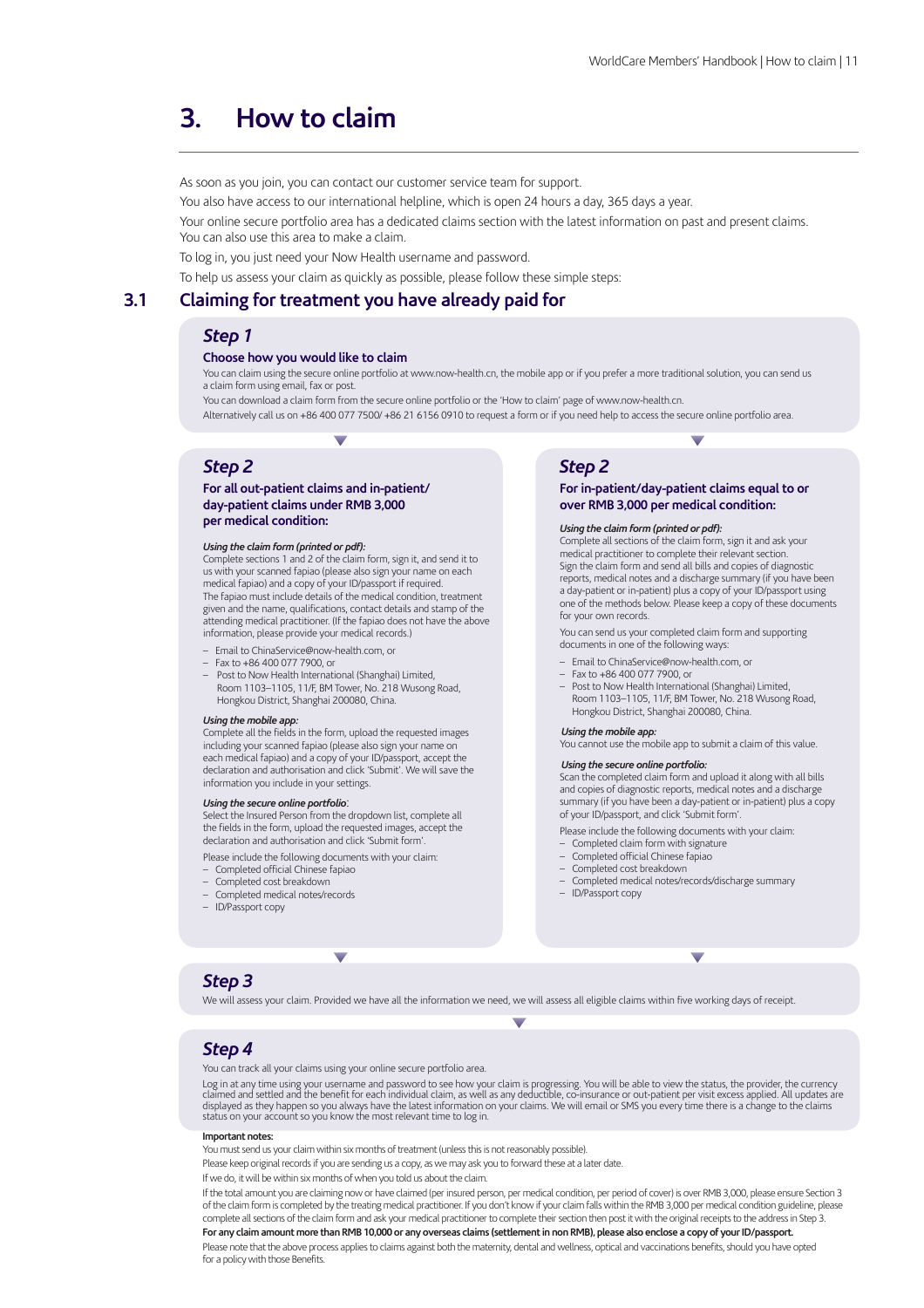# **3.2 安排直付服务**

# *3.2.1* 住院及日間留院治療

如果您需要接受住院治疗或日间留院治疗,我们会尽力安排与合作医疗机构进行直接结算。

# **第一步**

在您住院前5个工作日(或尽可能提前),您可以通过以下方式联系我们的客户服务团队: 电话 +86 400 077 7500 / +86 21 6156 0910 | 传真 +86 400 077 7900 | ChinaService@now-health.com 请告知您即将接受住院治疗或日间留院治疗的医疗机构的名称,电话号码,传真号码,医院联络人姓名及主治医生姓名。

# **第二步**

### **選擇您提交理賠的方式**

您的医生应需要填写预先授权申请表。

您可以從時康網站的"如何提交理賠"或您的網上安全組合區下載此表。

如果您的医生完整填写理赔申请表上所有相关选项,他们可以直接将其提交给我们,或者您可以使用理赔申请表中的一种方法提交或登录网上 安全组合区,通过"我的理赔"提交。我们将作适当安排并与您联系。

 $\overline{\mathcal{L}}$ 

 $\mathcal{L}_{\rm{max}}$ 

 $\overline{\mathcal{L}}$ 

# **第三步**

在您接受治疗当天,到达医疗机构后请您先出示您的会员卡,并告知工作人员我们已经为您安排了直付服务。 我们可能会请您填写一些附加的表格,您可以通过www.now-health.cn登录您的网上安全组合区找到所有相关文件。 在您离开之前,您需要支付您的保险合同下所有相关免赔额或自付比例。

# **第四步**

在您离开的时候,请让医疗机构工作人员将所有原始理赔申请表和账单邮寄给我们以申请赔付。您可以使用您的用户名和密码通过登录 时康国际的网站www.now-health.cn,通过您的网上安全组合区跟踪查询您所有的理赔记录。

### **重要提示:**

如果您需要接受住院治疗,日间留院治疗或者重大门诊治疗,请务必在接受治疗前告知我们。我们会尽力安排与合作医疗机构进行直接结算。 这意味著您可能需要向医疗机构支付押金甚至全额支付您的账单。

如果您需要再次接受住院治疗或日间留院治疗,尽管可能是因为相同的疾病,我们仍然需要您提交新的理赔申请表。

在您离开之前,您需要支付您的保险合同下所有相关免赔额或自付比例。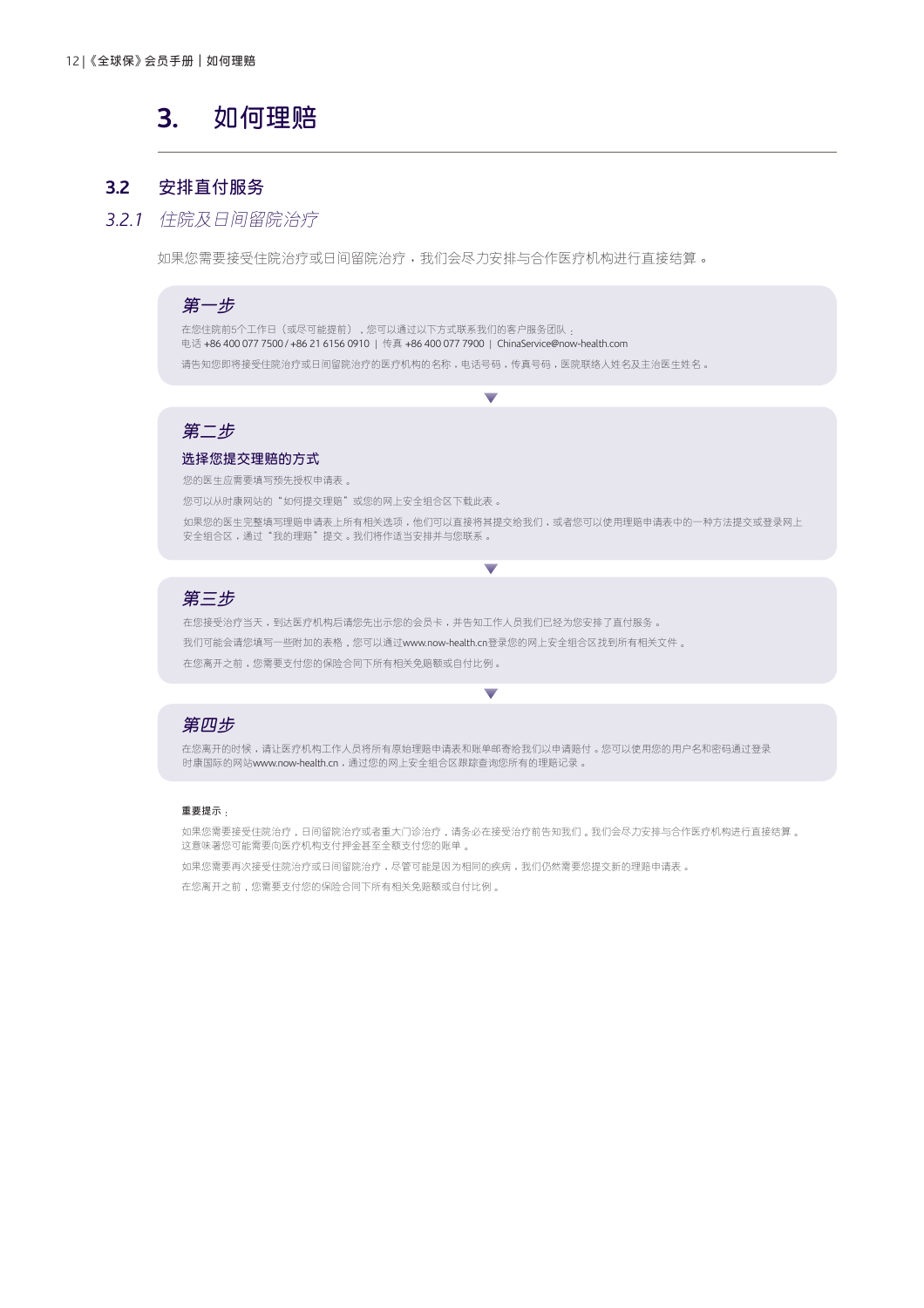# **3.2 Arranging Direct Settlement**

# *3.2.1 For in-patient and day-patient treatment*

If you are referred for in-patient or day-patient treatment, we will try to arrange to settle the bill directly with the medical provider.

### *Step 1*

Five working days before you are admitted (or whenever possible), contact our customer service team on T +86 400 077 7500 / +86 21 6156 0910 | F +86 400 077 7900 | ChinaService@now-health.com Tell us the hospital name, telephone number, fax number, the contact name at the hospital and the name of the medical practitioner.

# *Step 2*

#### **Choose how you would like to claim.**

 Your medical practitioner should complete a Pre-authorisation Request Form. You can download this form from the 'How to claim' page of the website or from the secure online portfolio area.

 Once your medical practitioner has completed the form, they can return it to us directly or you can do so using one of the methods on the form or using the secure online portfolio area in the My Claims page.

 $\overline{\mathcal{L}}$ 

 $\overline{\mathcal{L}}$ 

We will contact you once the arrangements have been made.

# *Step 3*

When you arrive at the medical provider on the day of your treatment, show your membership card and tell them that Direct Billing has been arranged. We may also ask you to fill in some extra forms. You can access all the forms you need from your online secure portfolio area at www.now-health.cn. You will need to pay any deductible on your plan to the medical provider before you leave.

v.

### *Step 4*

When you leave, ask the medical provider to send the original claim form and bill to us for payment. You can track all subsequent claims activity in your secure online portfolio area. Log in using your username and password at www.now-health.cn.

#### **Important notes:**

For in-patient treatment, day-patient treatment or major out-patient treatment, please contact us before you get treatment. If you don't make contact before your admission, we may not be able to arrange to pay the medical provider directly. This might mean that you have to pay a deposit to the medical provider or pay your bill in full.

If you need repeat in-patient or day-patient treatment, we need a new claim form for each stay, even if it's for the same medical condition.

You will need to pay any deductible or co-insurance on your policy to the medical provider before you leave.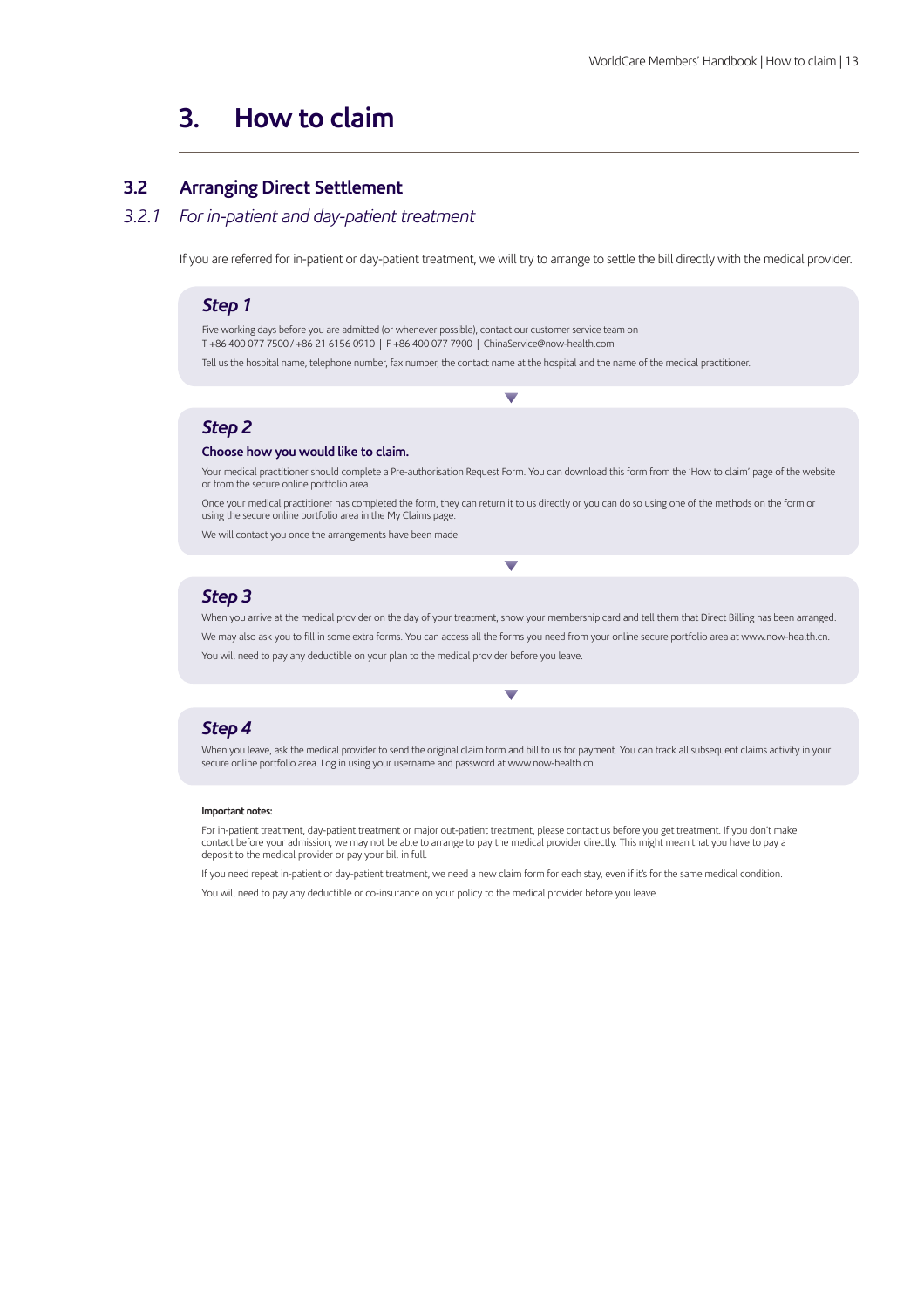# *3.2.2* 時康國際直付網絡內的門診治療

如果您选择了有免赔额的保障,则不适用于您在门诊直付网络中以门诊直付的治疗。您的门诊直付治疗 範圍內的治療是根據每次就診免賠額或自付比例進行的。

如果您选择了门诊每次就诊免赔额选项,您需要先向医疗人员支付符合直付治疗范围的门诊治疗的免赔额: 人民幣90元或150元(根據所選擇的選項)。如果您有此選項,則會在您的會員卡上說明。

如果您选择了门诊费用的自付比例选项,您必须通过门诊直付网络向符合直付治疗范围的门诊治疗费用支付 自付比例金額給醫療人員的。

如果选择门诊每次就诊免赔额或自付比例,那么无论您在时康国际网络医疗服务供应商网络内外接受直付治疗 范围的门诊治疗时,每个被保人都将适用相应的免赔额或自付比例。

如果您选择了尊安计划,那么不可使用门诊直付。

### **第一步**

如需查找可以提供直付服务的医疗机构,请登录www.now-health.cn下载国际医疗网络列表。您可以在我们的直付网络医院里找到适合 您的医疗机构。

如果您没有找到在您附近的可以提供直付的医疗机构,我们的客户服务团队可以帮助您解决此类问题。您可以通过以下方式进行联系: 電話 +86 400 077 7500 / +86 21 6156 0910 | 傳真 +86 400 077 7900 | ChinaService@now-health.com

# **第二步**

第二步 当您到达医疗机构时,请出示您的亚太财险与时康会员卡。同时请随身携带相关身份证件如护照和身份证等。医疗机构可能请您填写 并签署相关授权及免责声明。

 $\mathcal{L}$ 

# **第三步**

医疗机构在安排您就诊之前,会查询您的保障限额,门诊每次就诊免赔额及自付比例。如果您所就诊的疾病不在保障范围内,医疗机构仍然 会安排您就诊但是会请您自己支付相关治疗费用。

 $\mathcal{L}$ 

 $\overline{\phantom{a}}$ 

# **第四步**

当您离开时,医疗机构可能会请您签署确认接受治疗的确认函。

# **第五步**

如果您需要再次接受后续治疗,您需要再次完成以上步骤。

#### **重要提示:**

如果您选择了"自付比例"选项,自付比例不适用于时康国际医疗机构网络内的中国大陆公立医院接受的门诊治疗。网络外的其他公立医院将无法 提供門診直付服務。

如果您通过门诊直付服务接受的治疗不在您的门诊直付医疗网络保险保障范围内,您需要承担此部分费用并将已赔付的理赔款返还给我们。我们也 可能直接从您的应付理赔款上抵消此部分费用。否则我们可能暂时终止您的保障直至投保人或者您本人偿还这部分费用。如果发现理赔欺诈情况, 我们可以立即终止您的保险合同,并且不会退还已交付的保费。单次门诊直付的金额含门诊费用,药费及实验室费用上限为人民币10,000。

对于保障范围内的治疗,如果不符合直付服务的条件,请参照本手册第3.1项"对于你已支付医疗费用的理赔"处理。

#### 请注意以下治疗不能进行门诊直付 (以下部份为不能进行直付服务的范围, 仅供参考):

- 1 被保险人应承担的自付比例;
- 2. 替代疗法,包括由医生或专科医生推荐的饮食治疗,整脊治疗,整骨疗法,顺势疗法及针灸治疗;
- 3. 在保险凭证的责任免除中列出的相关治疗;<br>4. 牙科治疗:包括正畸治疗:
- 牙科治疗;包括正畸治疗;
- 5. 怀孕/分娩/产前与产后生育保障,除非由时康国际书面同意;
- 6. 投保前疾病及其相关疾病;
- 7. 出生伤害/先天性损伤;<br>8. 就诊日期不在保障期间
- 就诊日期不在保障期间内;和/或未支付到期保费,和/或保险人暂停、取消保单持有人的保单;
- 9. 所有预防性疫苗;例行检验、健康检查;
- 10. 中醫治療/阿育吠陀治療;
- 11. 电子计算机断层扫描(CT),磁共振成像(MRI),正电子放射断层扫描(PET)。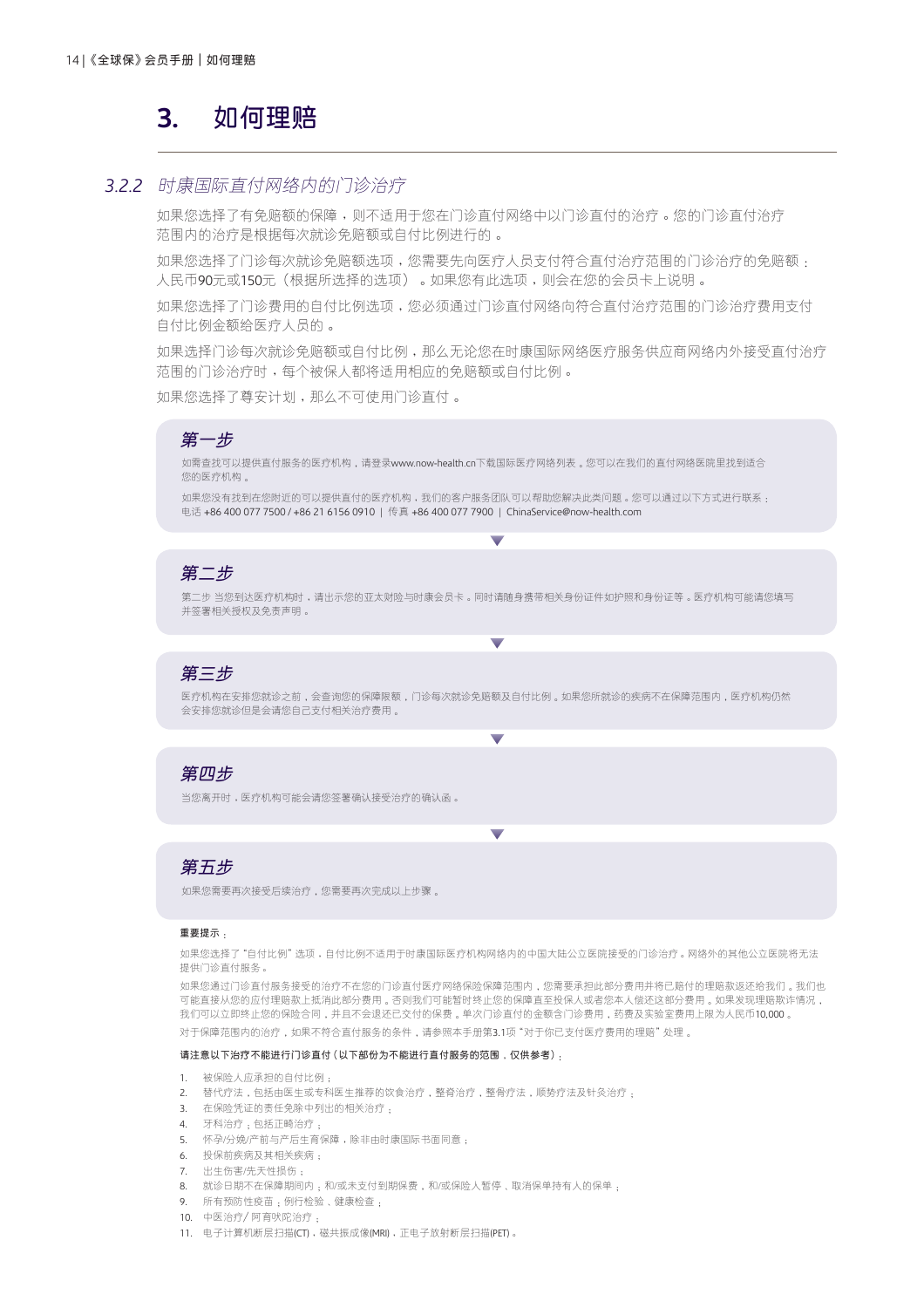# *3.2.2 Out-patient treatment within the Now Health International Direct Billing Network*

If you have a deductible it does not apply to treatment you receive on an out-patient basis in our out-patient direct billing network. Your eligible out-patient treatment is subject any selected out-patient per visit excess option or co-insurance out-patient treatment option.

If you have selected an out-patient per visit excess option, You need to pay the first RMB 90 or RMB 150 (depending on the option chosen) per consultation on eligible out-patient treatment to the medical provider upfront through our out-patient direct billing network. If you have this option, it will say so on your membership card.

If you have selected a co-insurance out-patient treatment option, you must pay the co-insurance amount on eligible out-patient treatment to the medical provider upfront through our out-patient direct billing network.

If the out-patient per visit excess or co-insurance out-patient treatment is selected it will apply per insured person when you receive eligible out-patient treatment inside and outside of the Now Health International provider network.

Out-patient direct billing is not available if you have chosen WorldCare Essential with the out-patient charges option.

### *Step 1*

To find an out-patient direct billing facility, download a network visit at www.now-health.cn. Here you can locate an appropriate medical facility within the out-patient direct billing network.

 If you can't find an out-patient direct billing facility near you, our customer service team will be happy to help. You can contact them on T +86 400 077 7500 / +86 21 6156 0910 | F +86 400 077 7900 | ChinaService@now-health.com

# *Step 2*

 When you arrive at the medical facility, please show your Asia-Pacific P&C and Now Health membership card. Please also take a form of identification such as an ID card or passport. The medical facility may ask you to complete and sign an authorisation form or disclaimer.

#### *Step 3*

The medical facility will check your benefit limits, out-patient per visit excess and any co-insurance before arranging for you to see a doctor. If your cover is not eligible, they will still arrange for you to see a doctor but will ask you to pay for the treatment.

v.

# *Step 4*

When you leave, the medical facility may ask you to sign a confirmation that you have received treatment.

### *Step 5*

If you need to return for further treatment, you will have to complete the same procedure again.

#### **Important notes:**

If you select the "co-insurance out-patient charges" option, out-patient co-insurance does not apply to any out-patient treatment received in public hospitals in Mainland China that are within the Now Health International Provider Network. Other public hospitals outside the network will not be able to provide out-patient direct billing service.

 $\overline{\mathcal{L}}$ 

If you receive treatment that is not eligible under your policy through the out-patient direct billing network, you are liable for the costs incurred and you must refund us. We may offset valid claims against outstanding funds due to us or we may suspend your benefits until the policyholder or until you have settled the outstanding amounts in full. If we determine that a claim was fraudulent, we may terminate you from the policy with immediate effect without refund of premiums. There's CNY10,000 cap for out-patient direct billing services including consultation fee, medicine charges and lab test charges. If your chosen treatment features on the list below, please follow the process in 3.1.

**The following treatments (such as but not limited to) cannot be obtained within the Now Health International out-patient direct billing network.**

- 1. Any co-insurance due by the insured person as notified by Now Health;
- 2. Any 'alternative treatments' including: dietician's consultations, chiropractic treatment, osteopathy, homeopathy and acupuncture;
- 3. Any treatment related to an exclusion endorsed on your certificate of policy, applied at the time of our acceptance of your application or applied retrospectively during your policy year;
- 4. Dental treatment, including orthodontics treatment;
- 5. Pre and post pregnancy, maternity-related treatments, except when approved in writing by Now Health;
- 6. Pre-existing conditions;
- 7. Birth injuries/congenital injuries;
- 8. Treatment received after the "Expiry Date" date, as shown on the insured person's card and/or from the date the premium due is outstanding and/or from the date the insurer suspends, cancels or voids the policyholder's policy;
- 9. All preventative immunisations; routine examinations, health screening;
- 10. Traditional Chinese Medicine/Ayurvedic Treatment and
- 11. CT, MRI and PET scan.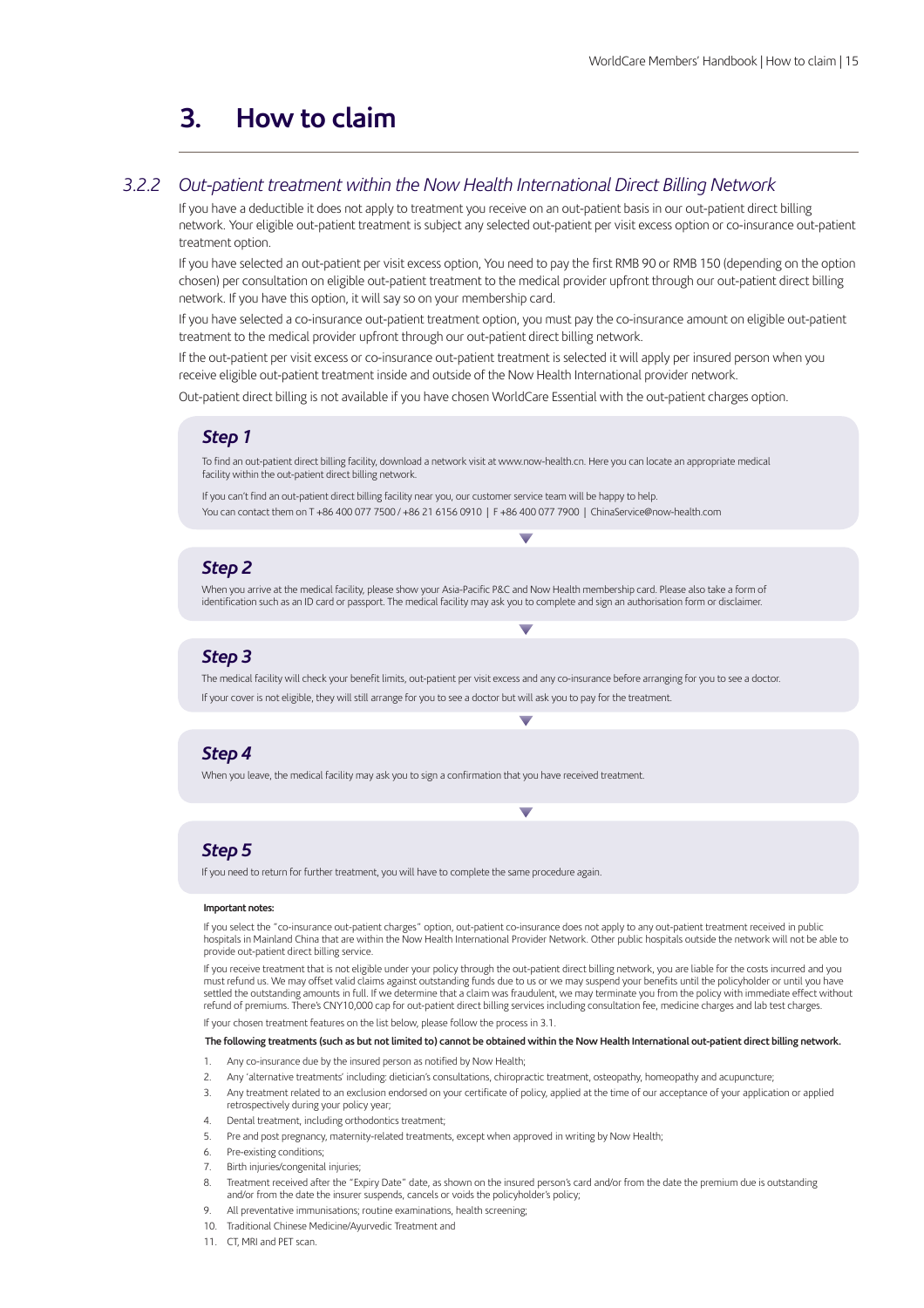# **3.3 當您需要緊急醫療治療時**

如果您因为紧急状况而接受住院治疗,或者您因为紧急状况需要被转运到另一个医疗机构,那么您,您的主治 医生或者就诊医院必须在第一时间联系我们的24小时紧急援助服务团队。

通过联系我们的紧急援助服务团队,在条件允许的情况下,我们可以帮助直接结算您的医疗账单,并且确保尽 快審核您的理賠申請。

# **第一步**

您可以通過致電 +86 400 077 7600 / +86 21 6156 0914 或者發送郵件至ChinaService@now-health.com聯繫我們的緊急援助服務團隊。 我们将竭诚为您提供全天24小时,全年365天无休的服务。

 $\overline{\mathcal{L}}$ 

 $\overline{\mathcal{L}}$ 

 $\sim$ 

他们可能需要核查相关信息,包括您的姓名,会员号码,医院名称,医院联络人姓名和联系方式,主治医生姓名等。

# **第二步**

我们的紧急援助服务团队将会核查您的疾病是否在您的保险合同的保障范围内。

# **第三步**

如果您的疾病在保险合同的保障范围内,我们的紧急援助服务人员将会审核您的紧急入院申请或者紧急转运申请。

# **第四步**

如果我们的紧急援助服务人员认定您的紧急状况符合以下几种情况:

- ‧ 面臨生命危險
- ‧ 在您的保險保障範圍之內
- 当地无法提供相关治疗
- ‧ 需要立即住院治療

他们将会采取各种必要措施用空中或地面转移的方式帮助您转运到最近的能够提供相关治疗的医疗机构,同时会确保安排您在目的地 所發生的在保障範圍內的醫療費用的直接結算,例如住院費。

# **第五步**

在您的治疗结束以后,我们的紧急援助工作人员会在您的健康情况允许的情况下帮助安排交通帮您返回合适的目的地。

#### **重要提示:**

我们只赔付由我们的紧急援助服务团队预先书面同意及安排的医疗转运的费用。 如果医疗转运的费用直接或间接与您的保险凭证中所列的 责任免除或者与您的保险合同中所列明的责任免除相关,我们将不会赔付此次医疗转运的费用。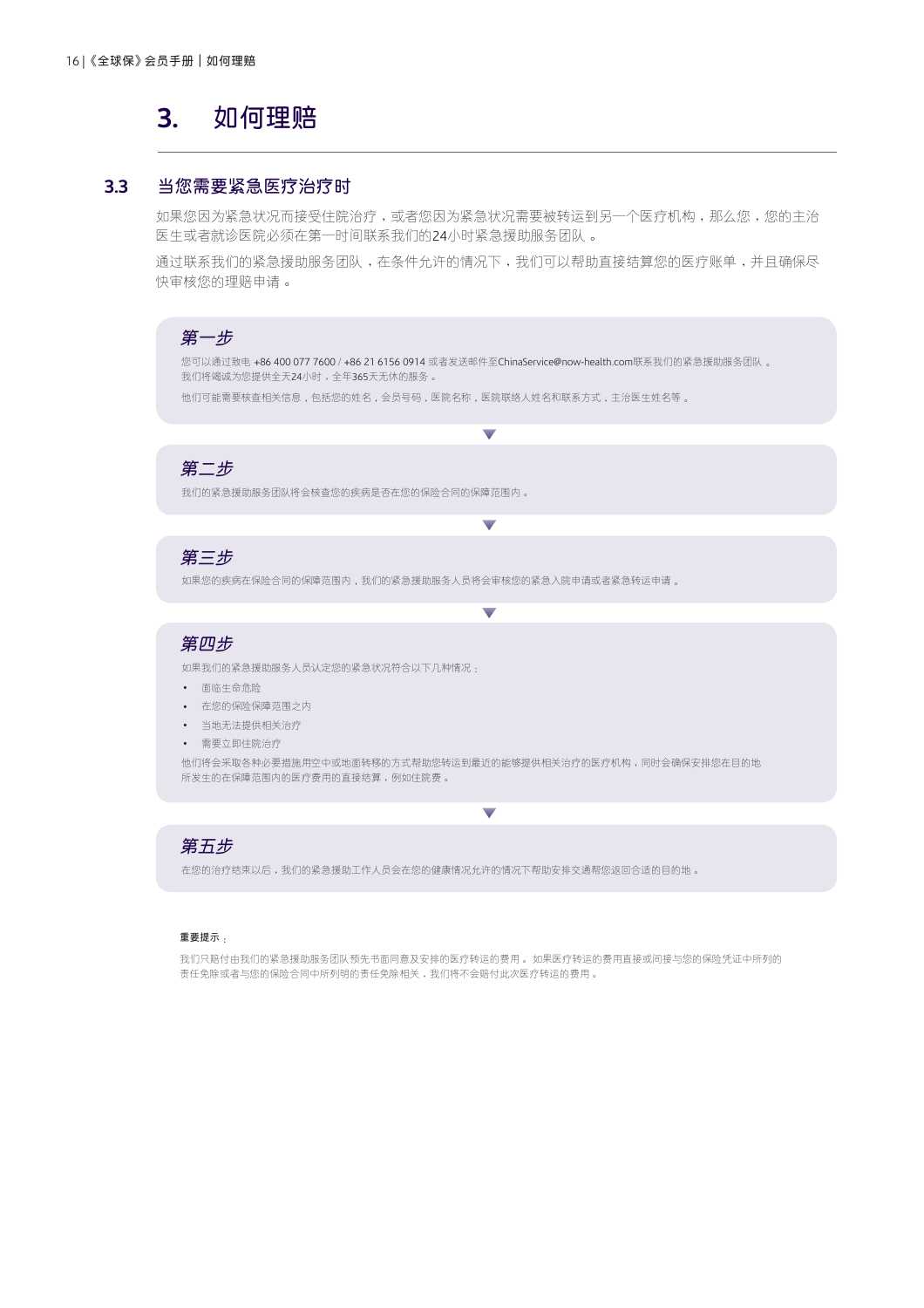# **3.3 When you need emergency medical treatment**

If a hospital admits you for emergency medical treatment or if the hospital that is treating your emergency medical condition tells you that you need to be evacuated to another medical facility for treatment, you, the treating medical practitioner or the hospital, must contact our 24 hour emergency assistance service as soon as possible.

By contacting our emergency assistance service you will give us the opportunity to arrange to settle your hospital bills directly where possible. It will also ensure that your claim can be processed without any delays.

### *Step 1*

Contact our emergency assistance service on +86 400 077 7600 / +86 21 6156 0914 or email ChinaService@now-health.com. This service is available 24 hours a day, 365 days a year.

 They will need your name and membership number as well as the hospital name, telephone number and fax number, a contact name at the hospital and the name of the medical practitioner.

# *Step 2*

Our emergency assistance service will verify whether the medical condition you are claiming for is eligible under your policy.

# *Step 3*

 If your claim is eligible, our emergency assistance service staff will consider your emergency admission or your request for evacuation in relation to your medical needs.

 $\mathcal{L}$ 

**College** 

# *Step 4*

If our emergency assistance service agrees that your medical condition meets all of the following:

- is life-threatening
- is covered by your policy
- cannot be treated adequately locally, and
- requires immediate in-patient treatment

They will make all the necessary arrangements to have you moved by air and/or surface transportation to the nearest hospital where appropriate medical treatment is available.

Our assistance service will also ensure that any eligible costs at the destination, such as admission costs, are settled directly with the hospital.

# *Step 5*

Once you have received your medical treatment, if our emergency assistance service agrees that it is necessary, they will make all the necessary arrangements to repatriate you to your appropriate destination, provided that you are medically fit to travel.

#### **Important notes:**

We will only pay for evacuation costs that have been authorised and arranged by our emergency assistance service.

We will not pay for your evacuation costs if the evacuation is directly or indirectly related to a medical condition which has been specifically excluded on your certificate of insurance, or to any other medical condition or event specifically excluded in your policy.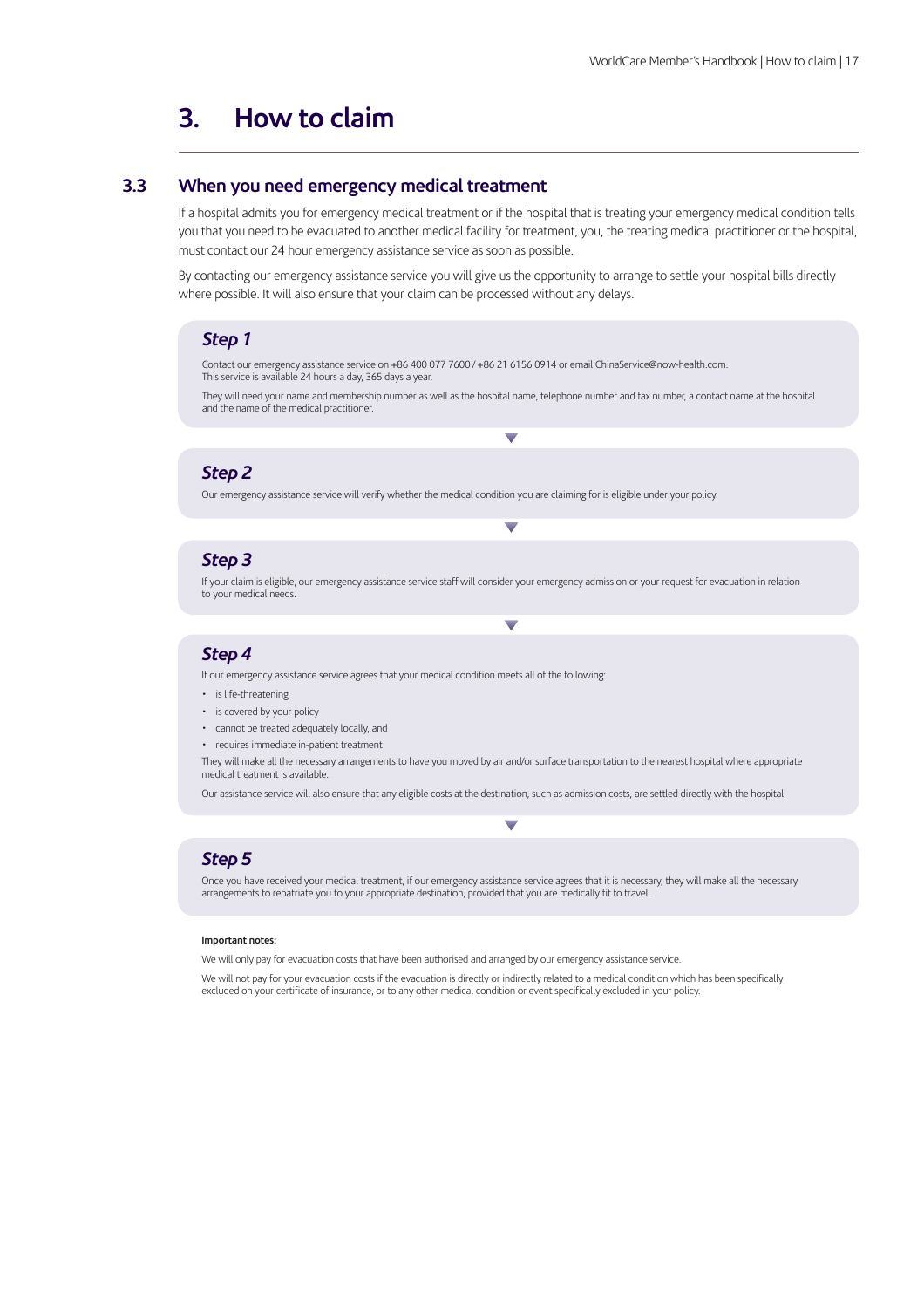# **3.4 在美國進行選擇性治療**

如果您已经购买了美国选择性治疗这一保障,并且需要在美国的医院或医生诊所接受治疗,请按以下步骤操作:

如果您需要在美国接受门诊治疗,日间留院治疗或住院治疗,请您务必尽可能在第一时间联系我们。 我们将确 认您将要就沴的医院或沴所是否在我们的直付网络之内。如果在我们的直付网络之内,我们将帮助安排与该医 院或诊所直接结算您的医疗费用。如果您选择的医院或诊所不在我们的直付网络之内,我们将帮助安排一家在 我们医疗网络内而且有着同等医疗水平的医院或诊所。

# **第一步**

请您在接受治疗之前五个工作日(或尽可能提前)联系我们的客户服务团队。 联系方式: 电话 +86 400 077 7500 / +86 21 6156 0910 | 传真 +86 400 077 7900 | ChinaService@now-health.com 我们的医疗顾问将会核实与您此次治疗相关的保险保障项目,并且指导您如何申请相关理赔。 您需要向我们提供您所要就诊医院的名称,联系人,联系电话,传真号码以及主治医生的姓名。

# **第二步**

#### **選擇適合您的理賠方式**

您可以从我们的网站下载理赔申请表,填写完整,打印后寄给我们。您也可以联系我们的客户服务部获取理赔申请表。如果您是通过经纪人加入我 們的保障計劃,您也可以聯繫他們獲取理賠申請表。

 $\mathcal{L}$ 

如果您需要印刷版的理赔申请表,或者您需要我们帮助您登录您的网上安全组合区,请您拨打+86 400 077 7500 / +86 21 6156 0910 联系我们。

 $\mathcal{L}$ 

您也可以在就诊时带上理赔申请表,并请您的就诊医疗机构工作人员帮助填写完整,在提交理赔时传真给我们。

请您务必将理赔申请表上所标注的相关内容填写完整。

# **第三步**

当您在医院就诊时,请出示您的会员卡,并告知医院服务人员我们已经通过在美国的援助公司提供直付服务,并帮您在该医院安排了医疗费用直 付服务。我们有可能需要您填写一些附加表格,比如一张同意医院将有关您的信息告知给我们的同意书,等等。您可以登录www.now-health.cn 在您的網上安全組合區中找到這些表格。

 $\overline{\phantom{a}}$ 

您需要在离开医院之前支付您的医疗保险中所规定的免赔额或自付比例。

# **第四步**

离开医院时,请您让医院相关人员将填写完整的理赔申请表原件及账单原件寄给我们,以便我们做出赔付。您可以使用您的用户名和 密码登录 www.now-health.cn, 并在网上安全组合区追踪所有随后的理赔过程。

#### **重要提示:**

請您務必在接受住院治療,日間留院治療或者一些重大門診治療之前聯繫我們。

如果您在接受以上治疗之前没有提前通知我们,我们可能无法帮您安排直付服务。这意味著您可能需要支付一定金额的押金,甚至全额医疗费用。 如果您在我们的直付网络外的医院就诊,我们将根据您的保险保障范围内的治疗的相关保障收取50%自付比例,您将需要直接支付差额给该直付网 絡外就診醫院。

您在美国接受的、没有获得我们预先书面同意的医疗费用,我们保留拒绝赔付的权利。

对于您的保险合同中保障范围外的治疗,如我们已将此医疗费用直接支付给医院的,您必须将我们已支付的金额全额返还给我们。 您需要在离开医院之前支付您的保险合同中所规定的免赔额。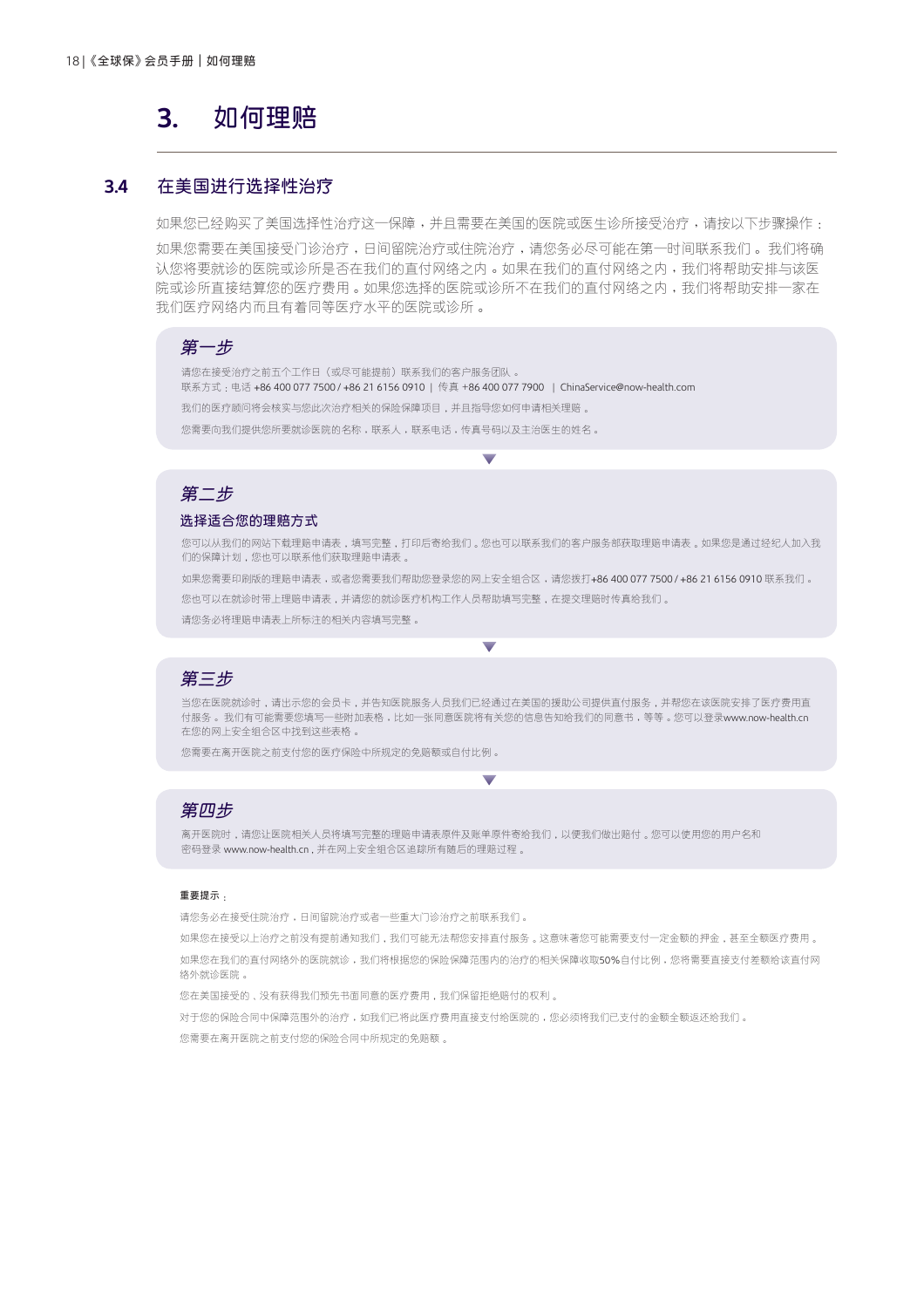# **3.4 Accessing elective treatment in the USA**

If you have selected the USA elective treatment option and need referral to a medical practitioner or hospital in the USA, please follow the steps below.

If you are referred for out-patient, day-patient or in-patient treatment in the USA, you must contact us as soon as you can. We will confirm that the facility is an in network medical provider and will try to arrange to settle the bill directly with the medical provider. If the medical provider you have selected is out of network, we will make arrangements to find an equivalent medical provider that is in network.

#### *Step 1*

Five working days before your treatment (or as early as possible), contact our customer service team on T +86 400 077 7500 / +86 21 6156 0910 | F +86 400 077 7900 | ChinaService@now-health.com A clinical adviser will verify your entitlement to benefits for the proposed treatment and give you details on how to claim.

Tell us the name of the medical facility, telephone number, fax number, contact name and the name of the medical practitioner.

# *Step 2*

#### **Choose how you would like to claim.**

 You can download a claim form to send to us or use a printed claim form. You can request a form from our customer service team, or your intermediary. Call us on +86 400 077 7500 / +86 21 6156 0910 to request a printed claim form, or if you would like help to access your online secure portfolio area. Complete all relevant sections of the claim form. Take the claim form with you and ask the medical provider to complete it and fax it to us.

 $\mathcal{L}_{\mathcal{A}}$ 

 $\mathcal{L}_{\mathcal{A}}$ 

### *Step 3*

 When you arrive at the medical provider on the day of your treatment, show your membership card and tell the medical provider that we have arranged direct billing through our agents in the USA.

 We may also ask you to fill in some extra forms, such as an agreement that the medical provider can release information about you to us. You can access all forms from your online secure portfolio area at www.now-health.cn.

You will need to pay any deductible or co-insurance on your policy to the medical provider before you leave.

# *Step 4*

When you leave, ask the medical provider to send the original claim form and bill to us for payment. You can track all subsequent claims activity on your online secure portfolio area. Log in at www.now-health.cn using your username and password.

 $\mathcal{L}$ 

#### **Important notes:**

Please contact us before you receive any in-patient treatment, day-patient treatment or major out-patient treatment. If you don't contact us before your admission, we may not be able to arrange to pay the medical provider directly. This might mean that you have to pay a deposit to the hospital or pay your bill in full.

If you go to an out of network medical provider, we will apply a co-insurance of 50% to any eligible treatment as per your benefit schedule. You will be responsible for the difference, which you will have to pay directly to the out of network medical provider

We reserve the right to refuse to cover any medical expenses that you incur in the USA that we have not authorised.

If we pay the medical provider directly for any treatment that is not eligible under your policy, you must refund the equivalent sum to us.

You will need to pay any deductible on your policy to the medical provider before you leave.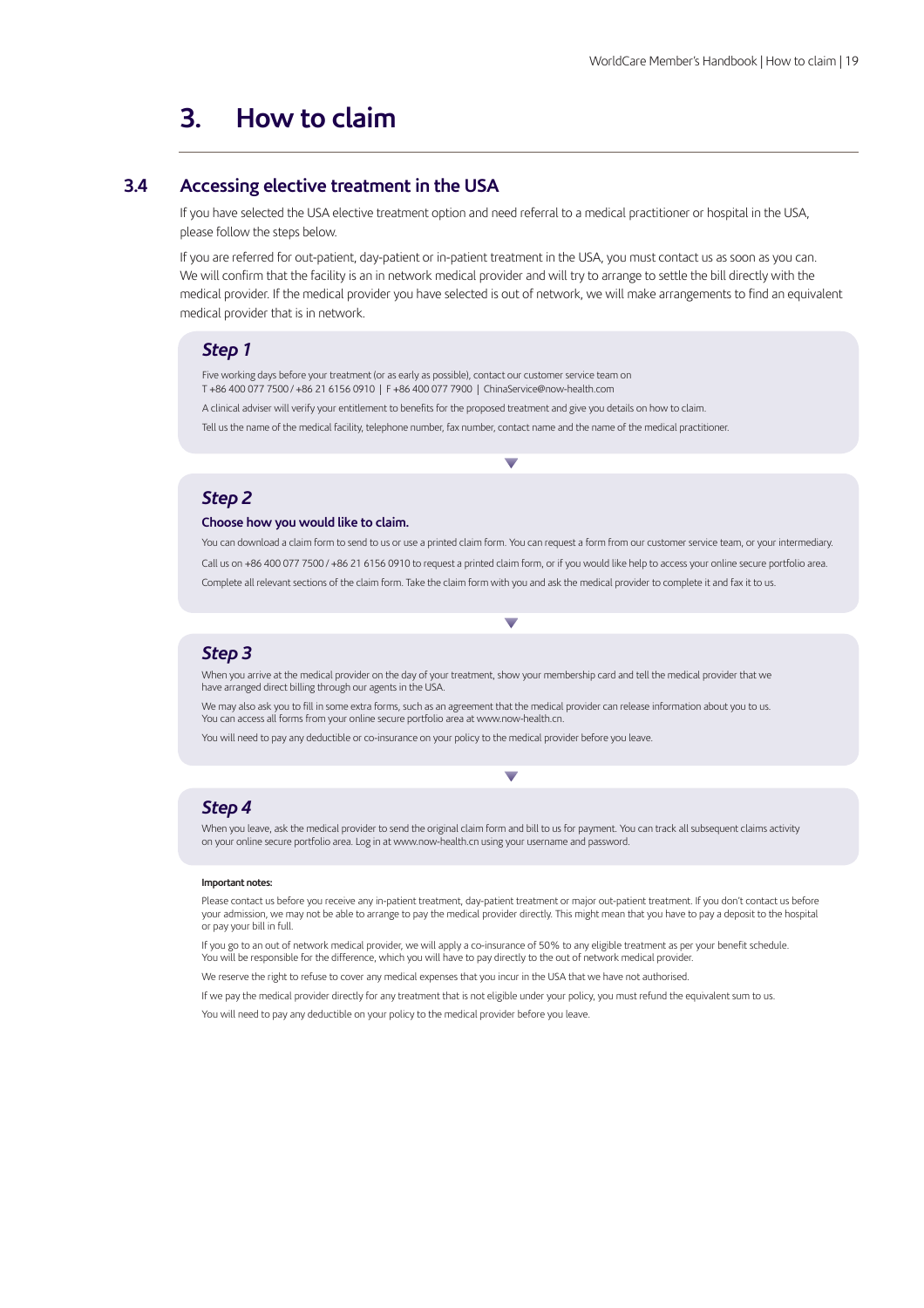# **3.5 在申請理賠時,您需要提供的資料**

請您確保完整填寫我們所要求的所有表格。

自接受治疗日起六个月内,您必须将所有相关理赔信息提供给我们(不可抗力因素情况除外)。

如果您所申请的日间留院或住院理赔金额或已经申请的理赔金额(以每名被保险人于每个保险期间的每个医疗 状况)等于或超过人民币3,000元,请确保您的主治医生完整填写理赔申请表第三部分。

对于金额等于或超过人民币3,000元的理赔申请,您必须将原始单证提交给我们。 以下情况,需同时提供被保险 人的身份证/护照复印件:

1. 给付货币为人民币,索赔金额人民币10,000元或以上;或

2. 給付貨幣為非人民幣。

# **3.6 我還需要提供其他信息嗎?**

有时候我们不法仅从您的理赔申求的理赔审核,这意味著我们可能需要您提供进一步的信息,这些 将仅限于我们审核理赔所需要的合理信息。

我们可能需要您提供就诊病历记录,包括医疗转诊单。如果您无法合理提供给我们这些重要信息,我们将不得不 拒绝赔付相关疾病理赔申请。这意味著我们将要求您返还我们此前已经赔付的与此疾病相关的理赔款。

当无法确定您的理赔是否在您的保险保障范围内时,我们可能会出资选择聘请医生复审您的理赔。他们可能会重 新审查所有与此次理赔相关的医疗信息,或对您进行相关检查。我们会根据您的个人情况选择聘请相关医生进行 复审。请您务必配合我们的医生,否则我们将不会赔付您的理赔。

### 3.7 **如果同时投保了另一家保险公司,我应该如何**由请理赔?

在提出理賠申請時,您必須向我們告知您是否能夠從其他保險公司獲得賠付。如果有其他的保單涉及此次理賠, 我們將只對我們應該承擔的合理保險責任進行賠付。

# 3.8 对于由他人导致的疾病或伤害,我应该如何申请赔付?

您必须在理赔申请表上注明您是否能够从他处或得任何赔偿。

如果您向我们提出申请赔付由他人导致的疾病所产生的治疗费用,我们仍将根据您的保险合同做出相关赔付。 如果您向我们提出申请赔付由他人所导致的受伤所产生的治疗费用,我们有权根据法律规定向该第三方追偿我们 已向您赔付的款项。您必须尽快告知我们您对该第三方所采取的任何行动,并将采取行动后所产生的任何结果或 解決方法及時通知我們。

如果您成功从第三方获得任何赔偿,您必须在收到此赔偿后的21天内根据以下约定将所得款项直接返还给我们。

• 如果您对第三方提出的索赔获得全额支付,您必须全额返还我们的理赔款;

如果您对所受到的伤害只获得了部分赔偿,您必须将这笔赔偿返还给我们已抵消我们已赔付的理赔款。

如果您没有将所获赔偿金返还给我们(包括从第三方处获偿的任何利益),我们有权要求您偿还我们金额。

# **3.9 如果您的保險合同中包含免賠額,門診每次就診免賠額和/或自付比例**

免赔额,门诊每次就诊免赔额或自付比例都将显示在您的保险凭证上,并以于您的保费相同的币种收取。 免赔额,门诊每次就诊免赔额或自付比例是指当您的保险计划中的被保险人发生理赔时,您需对此承担的理赔成本。 当一个理赔申请可获赔付时,免赔额将会自动扣除,我们将先赔付保单范围内的住院或日间留院治疗的费用。 免赔额是基于每名被保险人干每个保险期间来扣除的。例如,如果被保险人在一个保险期间申请多干一次的住院治 疗,则如果第一次理赔已经完成了免赔额可抵扣额,则该免赔额仅适用于首次符合条件的住院申请。如果第一次理赔 後的免賠額未達到,則在支付任何合格理賠之前,可扣除免賠額的餘額將從第二次索賠中扣除。

门诊每次就诊免赔额是基于每次保险人干每次就诊来扣除的。例如,如果被保险人对单一或多重医疗状况的 门诊咨询有不止一次的访问,则门诊每次就诊免赔额将适用于每次咨询。

自付比例是您在每个保险期限内支付合格理赔费用的百分比。例如,如果被保险人具有适用于符合门诊治疗的 20%的自付比例,理赔额为1,000元,则被保险人必须支付200元,我们将支付理赔金额800元。

即使免赔额高于您的某次理赔申请您也务必将相关理赔申请表和账单提交给我们,以便我们正确地管理 您的保险计划。当您向我们提交理赔时,我们将从应付理赔款中扣除免赔额,直至免赔额用完。

### **3.10 如何計算理賠應付款**

所有中国大陆境内发生的理赔都只能以人民币进行结算。如果您的理赔是发生在中国大陆以外,我们也可以根据 您的选择以您期望的币种进行支付(取决于当地货币和/或国际限制/监管规定)。我们会以就诊日期当天花旗银行的 匯率為基準進行轉換結算。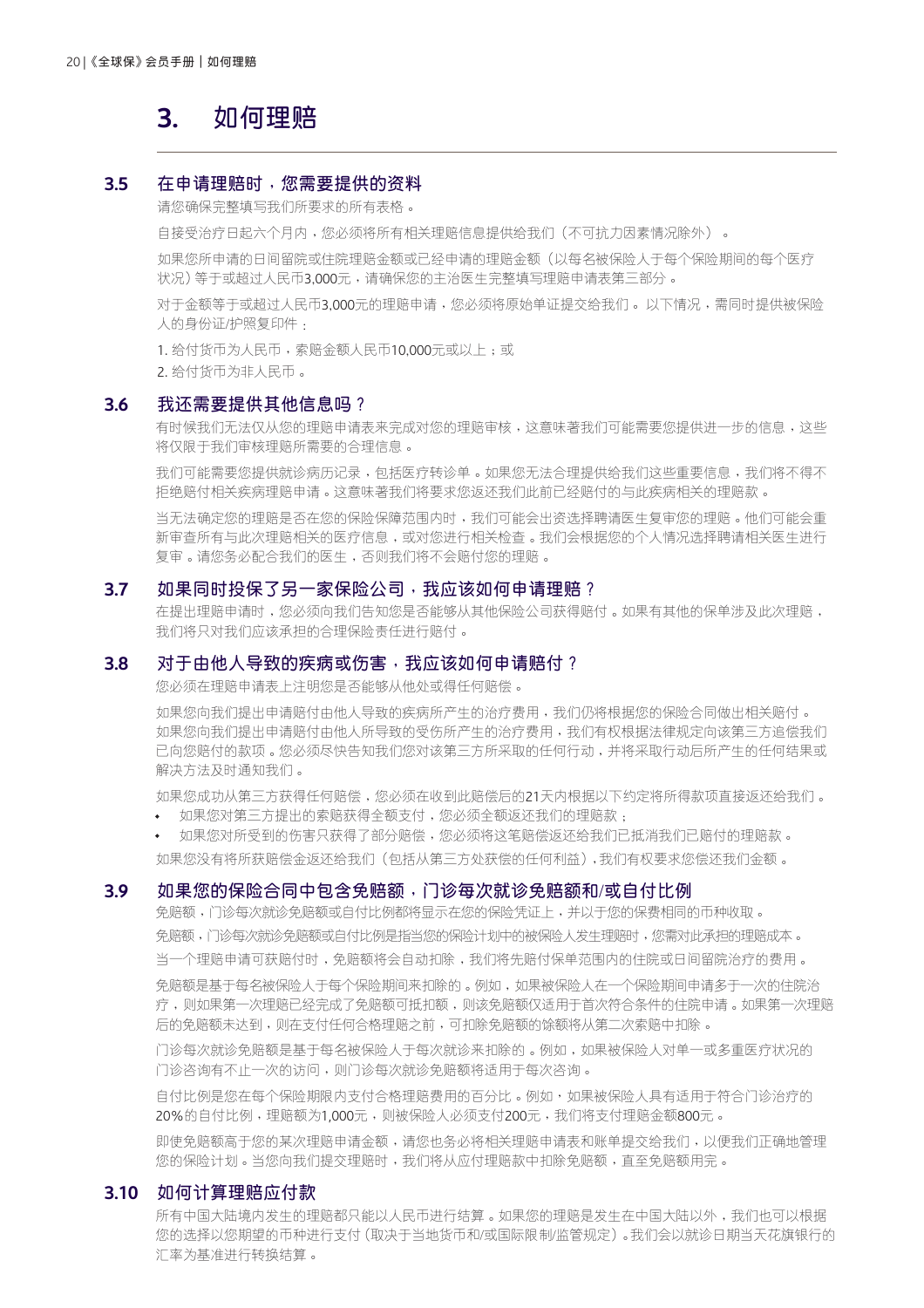# **3.5 What documents do you need to provide to us during a claim?**

Please make sure that you complete all the forms we ask you to.

 You must send us all your claim information within six months of the first day of treatment (unless this is not reasonably possible). If the total in-patient/day-patient treatment amount you are claiming now or have claimed (per insured person, per medical condition, per period of cover) is equal or over RMB 3,000, please ensure Section 3 of the claim form is completed by the treating medical practitioner.

For claims equal or over RMB 3,000 you must send us original receipts.

For any claim amount more than RMB 10,000 or any overseas claims (settlement in non RMB), please also enclose a copy of your ID / passport.

# **3.6 Do I need to provide any other information?**

It may not always be possible to assess the eligibility of your claim from the claim form alone, which means we may sometimes ask you for additional information. This will only ever be reasonable information that we need to assess your claim.

We may request access to your medical records including medical referral letters. If you don't reasonably allow us access to this important information, we will have to refuse your claim. This means that we will also recoup any previous payments that we have made for that medical condition.

There may be instances where we are uncertain about the eligibility of a claim. If this is the case, we may, at our own cost, ask a medical practitioner chosen by us to review the claim. They may review the medical facts relating to a claim or ask to examine you in connection with the claim. In choosing a relevant medical practitioner, we will take into account your personal circumstances. You must co-operate with any medical practitioner chosen by us or we will not pay your claim.

### **3.7 What should I do if I also have cover on another insurance policy?**

If you are making a claim, you must tell us if you are able to claim any costs from another insurance policy. If another insurance policy is involved, we will only pay our proper share.

# **3.8 What should I do if the benefits I am claiming relate to an injury or medical condition caused by another person?**

You must tell us on the claim form if you are able to claim any of the cost from another person.

If you are claiming for treatment for a medical condition caused by another person, we will still pay for benefits that you can claim under your policy.

If you are claiming for treatment for an injury caused by another person, we obtain the right by law, to recover the sum of the benefits paid from the other person. You must tell us as quickly as possible about any action against another person and keep us informed of any outcome or settlement of this action.

Should you successfully recover any monies from the third party, they should be repaid directly to us within 21 days of receipt on the following basis:

• if the claim against the third party settles in full, you must repay our outlay in full; or

• if you recover only a percentage of your claim for damages you must repay the same percentage of our outlay to us.

If you do not repay us (including any interest recovered from the third party), we are entitled to recover the same from you.

# **3.9 If you have a deductible, an out-patient per visit excess and/or co-insurance on your policy**

Any deductible, out-patient per visit excess or co-insurance applicable is shown on your certificate of insurance and charged in the same currency as your premium.

A deductible, an out-patient per visit excess or co-insurance is the amount you pay towards the cost of a claim for any insured person on your policy.

When a claim is made, any deductible is automatically deducted from the amount we pay in relation to eligible in-patient or day-patient treatment first.

The deductible applies per insured person, per period of cover. For example, if an insured person claims more than once for in-patient treatment during one period of cover, the deductible will only apply to the first eligible in-patient claim if the full deductible amount has already been fulfilled on the first claim. If the deductible has not been fulfilled after the first claim, the deductible balance will be taken from the second claim before any eligible claim amount is paid.

The out-patient per visit excess applies per insured person, per out-patient consultation in relation to eligible out-patient treatment. For example, if an insured person has more than one visit in relation to out-patient consultations for a single or multiple medical condition(s), then the out-patient per visit excess will be applied to each consultation.

A co-insurance is a percentage payment made by you towards the cost of an eligible claim per period of cover. For example, if an insured person has 20% co-insurance applicable on eligible out-patient treatment and the claimed amount is RMB 1,000, then the insured person will have to pay RMB 200 and we will pay RMB 800 towards this claim.

You need to submit your claim form and bills, even if the deductible or out-patient per visit excess is greater than the benefits you are claiming so we can administer your policy correctly. When you make a claim, we will reduce the amount we pay you until the deductible or out-patient per visit excess limit is used up.

# **3.10 How will claim reimbursements be calculated?**

Claims reimbursements will in all cases be based on the date of treatment, and in the first instance will be paid in the same currency as the claim invoice. All medical expenses incurred in China can only be settled in RMB. If you incur medical expenses outside China, we will settle your claim reimbursement as per the currency you request (subject to local currency and/or international restrictions/ regulations). We will convert currencies based on the exchange rates quoted by Citibank as of the treatment date.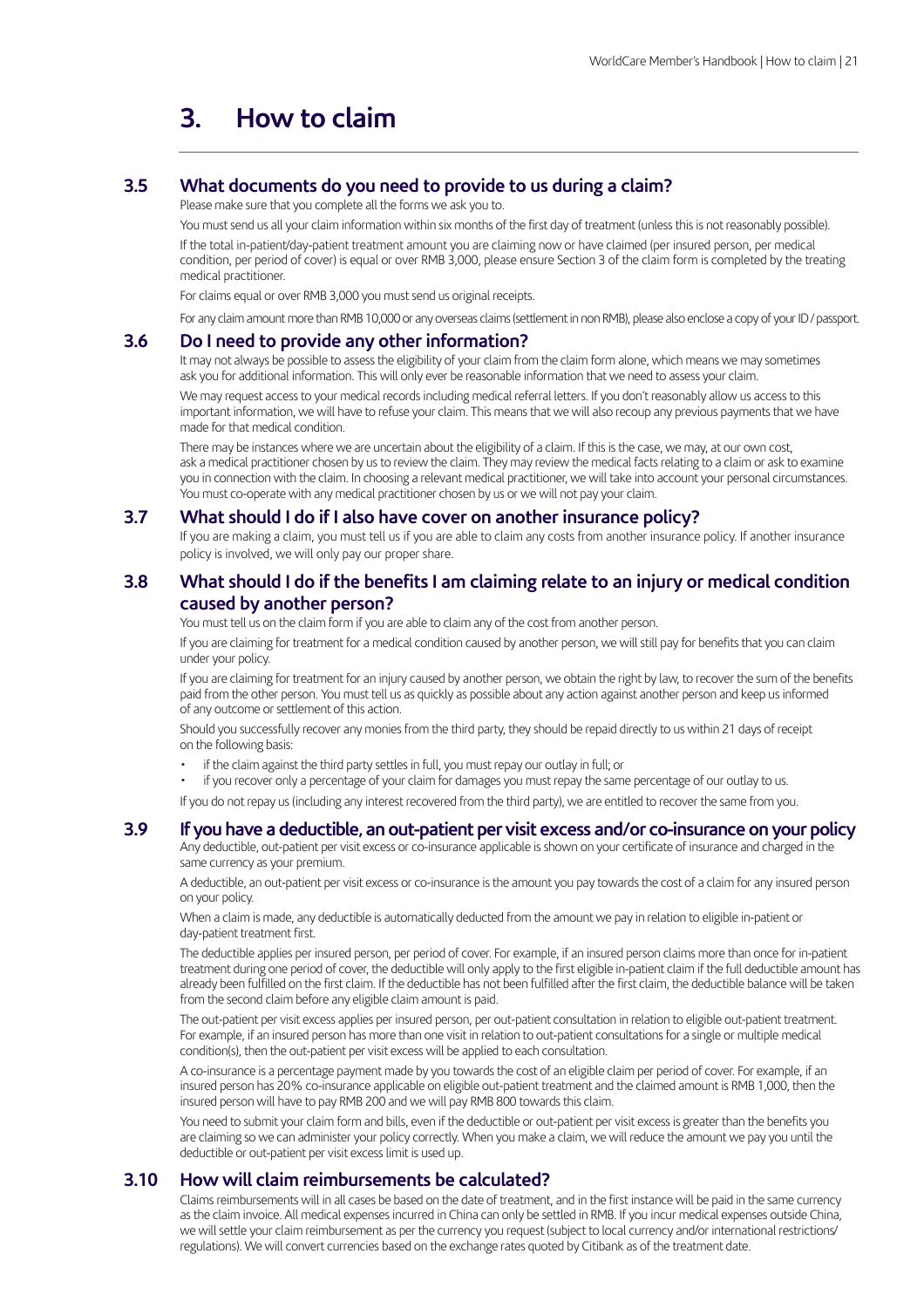# **4. 保險保障範圍內的福利**

所有在全球保保障范围内保险保障都将显示在保险条款和保障一览表中。所列保障限额都是针对每一位被保人 或每一种医疗状况,或每一保险年度而言,但对终末期疾病的保障限额则是终生限额。

請記住此保險計劃不是保障所有的不測事件。

在收到保费之后,我们将对此保险合同计划中所约定的条件提供保障。

# **4.1 全球保概述**

全球保旨在保障對疾病或受傷採取積極的且醫療上必需的治療所產生的合理慣常費用。

全球保为您提供全球各地的保障,但美国除外,除非您已购买美国境内的选择性治疗保障。

以下是每一種保險計劃的概述:

- **尊安计划** 保障住院治疗和日间留院治疗,您也可以选择较高的免赔额以降低保费。这一计划适用于您想获得仅 针对高额医疗费用/不太频繁的重大治疗的保障 。
- **尊乐计划** 包含尊安计划,加上一定限额的门诊治疗保障。
- **尊爱计划** 包含尊乐计划,加上牙科治疗保障及更高的最高保障限额。
- **尊享计划** 包含尊爱计划, 加上牙科治疗以及生育保障, 并享有更高的最高保障限额。

以上只是全球保保险计划部分内容的概述。请您务必仔细阅读保险合同以了解详细的保障范围和责任免除。

# **4.2 預先書面同意**

請您務必在治療開始之前聯繫我們。

您的保险计划仅对医疗上的需要的合理及情常的医疗费用提供保障。请您务必在接受治疗之前联系我们以确保您所 接受的治療在您的保險保障範圍之內。

因此在接受治疗并产生医疗费用之前,请您联系我们取得预先书面同意。

在保险保障计划中详细注明了需要取得预先书面同意的保障,在其旁边标注了"预先书面同意"及电话图标。 您可以通過撥打電話+86 400 077 7500 / +86 21 6156 0910或傳真至+86 400 077 7900聯繫我們的客戶服務團隊。 预先书面同意意味著有关该治疗项目的所有医疗费用必须获得我们的预先书面同意。

下列情況需要取得我們的預先書面同意:

- 所有住院治療
- 所有預先計劃的日間留院治療
- 所有預先計劃的手術
- 有关怀孕和/或分娩的日间留院治疗/住院治疗
- 所有預先計劃的診斷程序 正電子放射斷層掃描(PET)
- 化学疗法,放射疗法,内窥镜(胃镜、结肠镜检查、乙状结肠镜检查)
- 住院精神病治療
- 轉運和送返
- 溃体运送
- 尊爱计划及尊享保险中被保险人接受10次以上的物理治疗(医生或专科医生的医疗转诊单)
- 家庭护理
- 艾滋病
- 美國境內的選擇性治療
- 药物服用为期3个月以上
- 药物服用费用超过1,000美元

如果您在接受治疗前没有取得我们的预先书面同意,而所接受的治疗不是医疗必需的,我们保留拒绝支付理赔的 权利。如果所接受的治疗确属医疗必需的,但您没有取得我们的预先书面同意,我们只赔付合理及惯常收费。

若有任何紧急情况,感的主诊医生或医院,应尽快联系我们的24小时援助热线。如未及时获得预先书面同意, 对于保障范围内的医疗状况,您可能要自行承担一定比例的费用。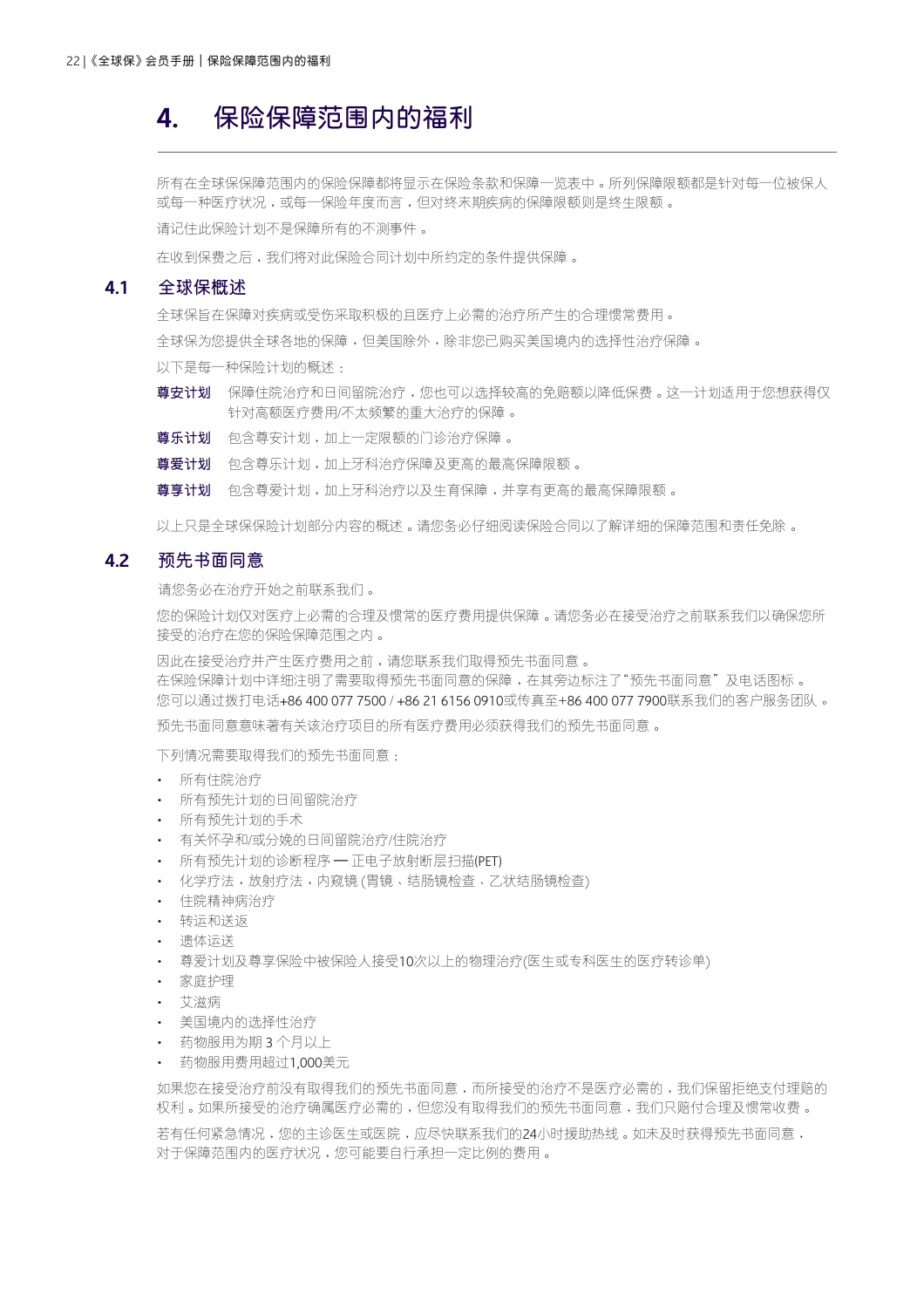# **4. Benefits: What is covered?**

 All the benefits covered by WorldCare are shown in the policy wording and benefit schedule. The benefit limits are per insured person and either per medical condition or per period of cover, with lifetime limits in place for terminal illness.

Please remember that this policy is not intended to cover all eventualities.

In return for payment of the premium, we agree to provide cover as set out in the terms of this policy.

# **4.1 Summary of WorldCare**

 WorldCare has been designed to provide cover for reasonable and customary charges for medically necessary and active treatment of disease, illness or injury.

WorldCare provides worldwide cover, excluding the USA, unless the USA elective treatment option is selected.

A summary of each policy option is shown below:

 **Essential** Cover for in-patient and day-patient treatment, and the option for a deductible to lower your premiums, if you want to cover high cost/low frequency major medical events only.

**Advance** As with Essential, and limited cover for out-patient treatment.

**Excel** As with Advance, and cover for dental and generally higher plan limits.

Apex As with Excel, and cover for dental and maternity, as well as benefits with higher overall limits.

The above is a summary of just some of the policy benefits. For full details of the benefits and exclusions, it is important that you read the policy wording in full.

# **4.2 Pre-Authorisation**

When you should contact us before treatment starts.

Your policy with us will only cover reasonable and customary charges for treatment that is medically necessary. It is important that you contact us before treatment for us to confirm if such treatment is eligible under your policy.

Pre-authorisation is therefore required before undertaking treatment and incurring charges.

The benefit schedule details those benefits requiring pre-authorisation by showing "Pre-Authorisation".

You should contact our customer service team on +86 400 077 7500 / +86 21 6156 0910 or Fax +86 400 077 7900.

Pre-authorisation means all costs under this benefit require Pre-Authorisation from us, which may or may not be included in your policy.

Pre-authorisation is required for the following:

- All in-patient admissions and/or treatment
- All pre-planned day-patient treatment
- All pre-planned surgery
- In-patient/day-patient treatment related to pregnancy and/or maternity
- All pre-planned diagnostic procedures PET (Positron Emission Tomography) scan
- Chemotherapy, radiotherapy, endoscopies (gastroscopy, colonoscopy, sigmoidoscopy)
- In-patient psychiatric treatment
- Evacuation and repatriation
- Mortal remains
- Physiotherapy for the Excel and Apex policy options after the first 10 sessions (referral letter from medical practitioner or specialist)
- Nursing care at home
- AIDS
- USA elective treatment
- Medicines for more than three months duration
- Medicines cost exceeding USD 1,000

 If pre-authorisation is not obtained and treatment is received and is subsequently proven not to be medically necessary, we reserve the right to decline your claim. If treatment is medically necessary, but you did not obtain pre-authorisation, we will pay only up to reasonable and customary charges.

 In the case of any emergency, you, the treating medical practitioner or the hospital, must contact our 24 hour emergency assistance service as soon as possible. Failure to obtain pre-authorisation for treatment of an eligible medical condition means you may incur a proportion of the costs.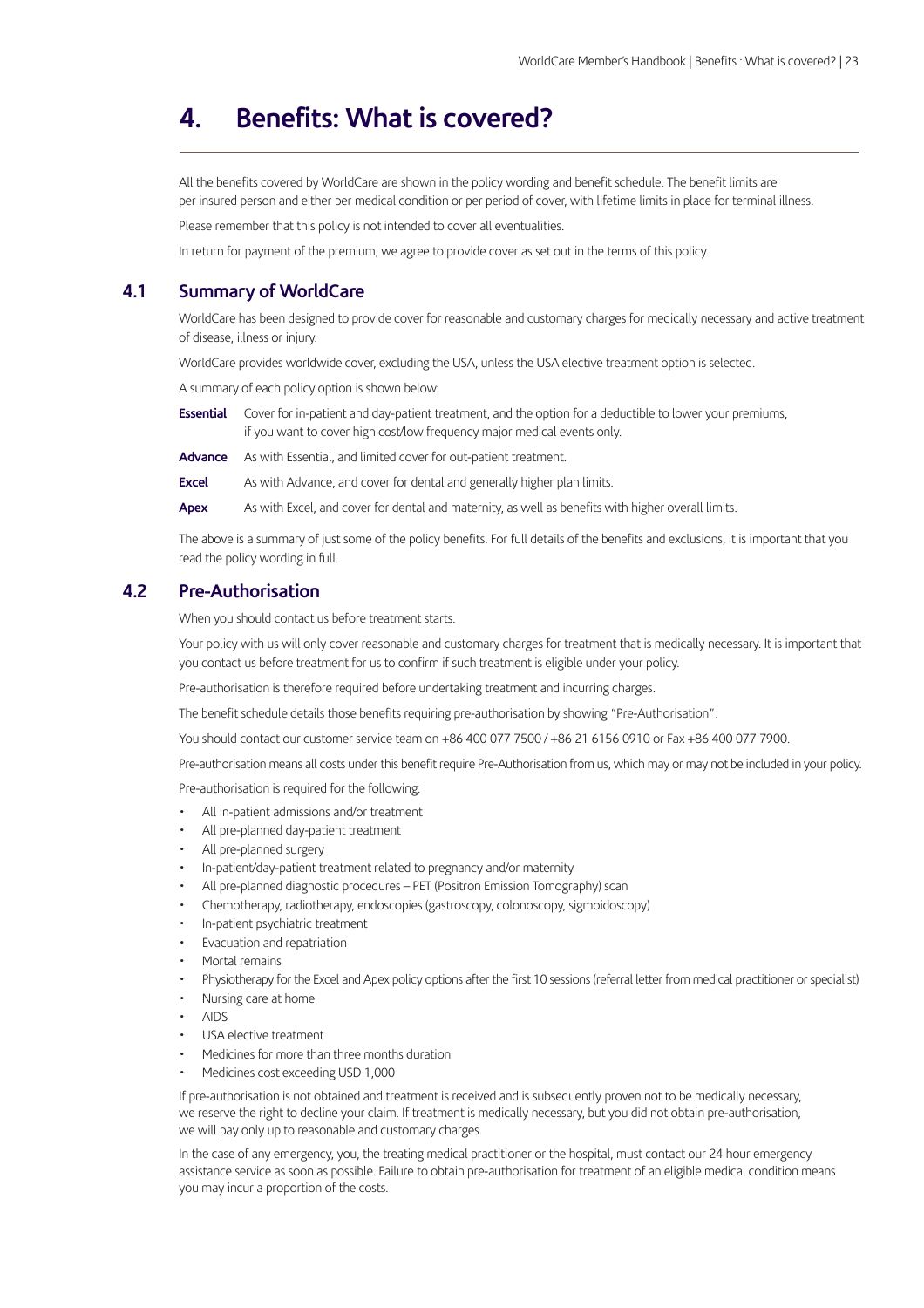# **4. 保險保障範圍內的福利**

# **4.3 亞太財險與時康國際:全球保**

全球保旨在对疾病或受伤所采取的医疗必需的治疗而发生的合理惯常费用提供保障。此处附加信息是保险条款 的補充。

保险保障范围包括慢性疾病的急性发作期的短期治疗,直至恢复到发作期前的身体状况或完全康复。针对诸如 (但不局限于)哮喘,糖尿病,高血压等之类的慢性疾病,无法完全治愈但却需要持续维持治疗,则需要由 "慢性疾病"这一保障项目来提供保障。如果您不确定您的病情及其相关保障范围,请在接受治疗之前联系我 们的客户服务团队。某些保障项目注明全额赔付,这是指对于保障范围内的疾病或受伤所采取的医疗必需的治 疗而发生的合理及惯常的费用,在扣除相关的免赔额,门诊每次就诊免赔额或自付比例之后的全额赔偿。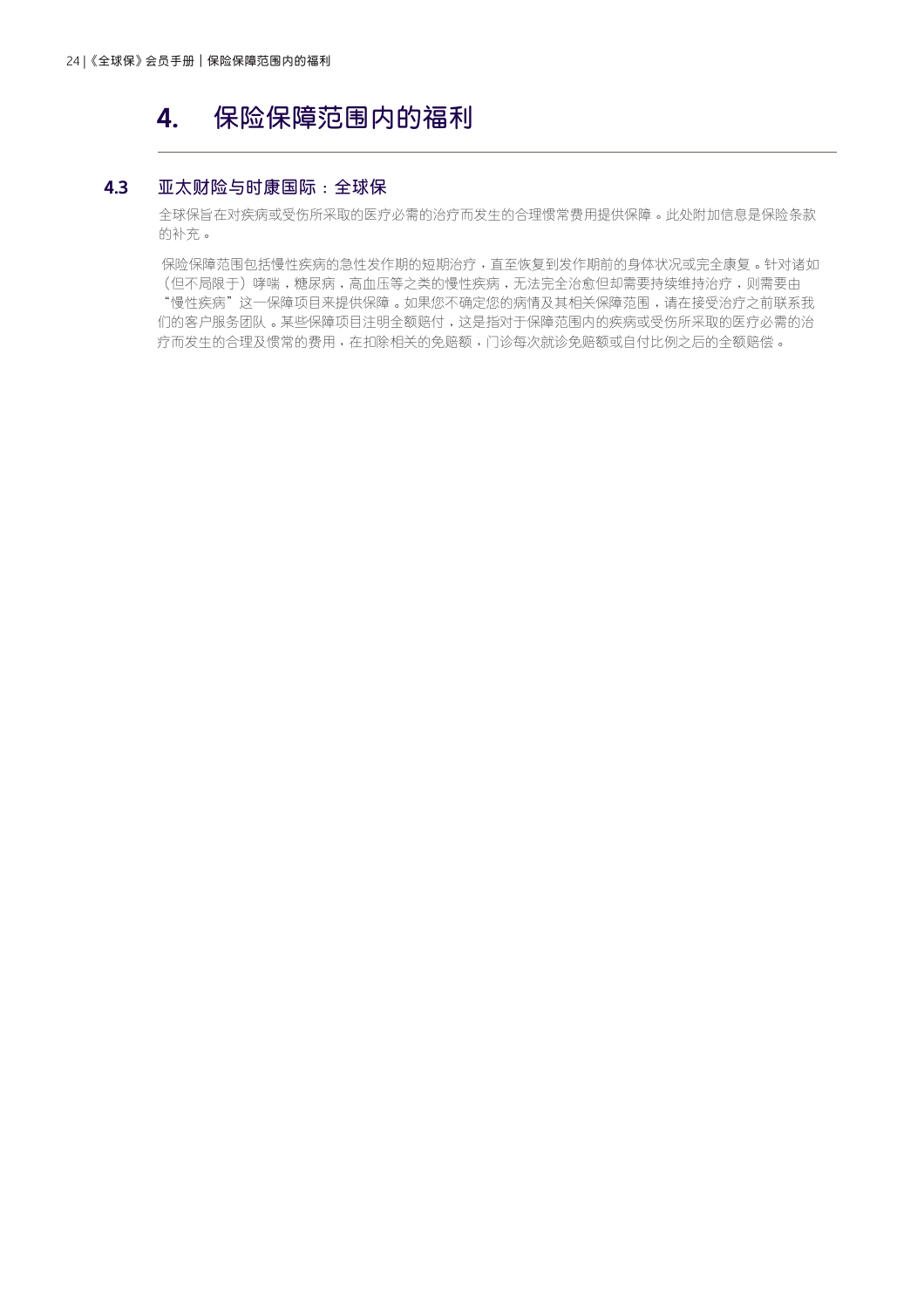# **4. Benefits: What is covered?**

# **4.3 Asia-Pacific P&C and Now Health International: WorldCare**

 WorldCare has been designed to provide cover for reasonable and customary charges for medically necessary and active treatment of disease, illness or injury. This is additional information that should be read in conjunction with the policy wording.

 Benefits aim to cover short term treatment of acute episodes of chronic conditions, to return you to the state of health you were in immediately before suffering the episode, or which leads to a full recovery.

 If this is not possible and maintenance therapy of a chronic condition, such as but not limited to asthma, diabetes, and hypertension, is required, such cover will be provided by the benefit maintenance of chronic medical conditions. If you are unsure of your particular circumstances, please contact our customer services team before incurring any treatment costs.

 Some cover states "Full Refund" and this means that eligible claims are covered up to the annual maximum plan limit, after any deduction of any deductible , out-patient per visit excess or co-insurance or similar condition, if reasonable and customary charges for medically necessary treatment are incurred.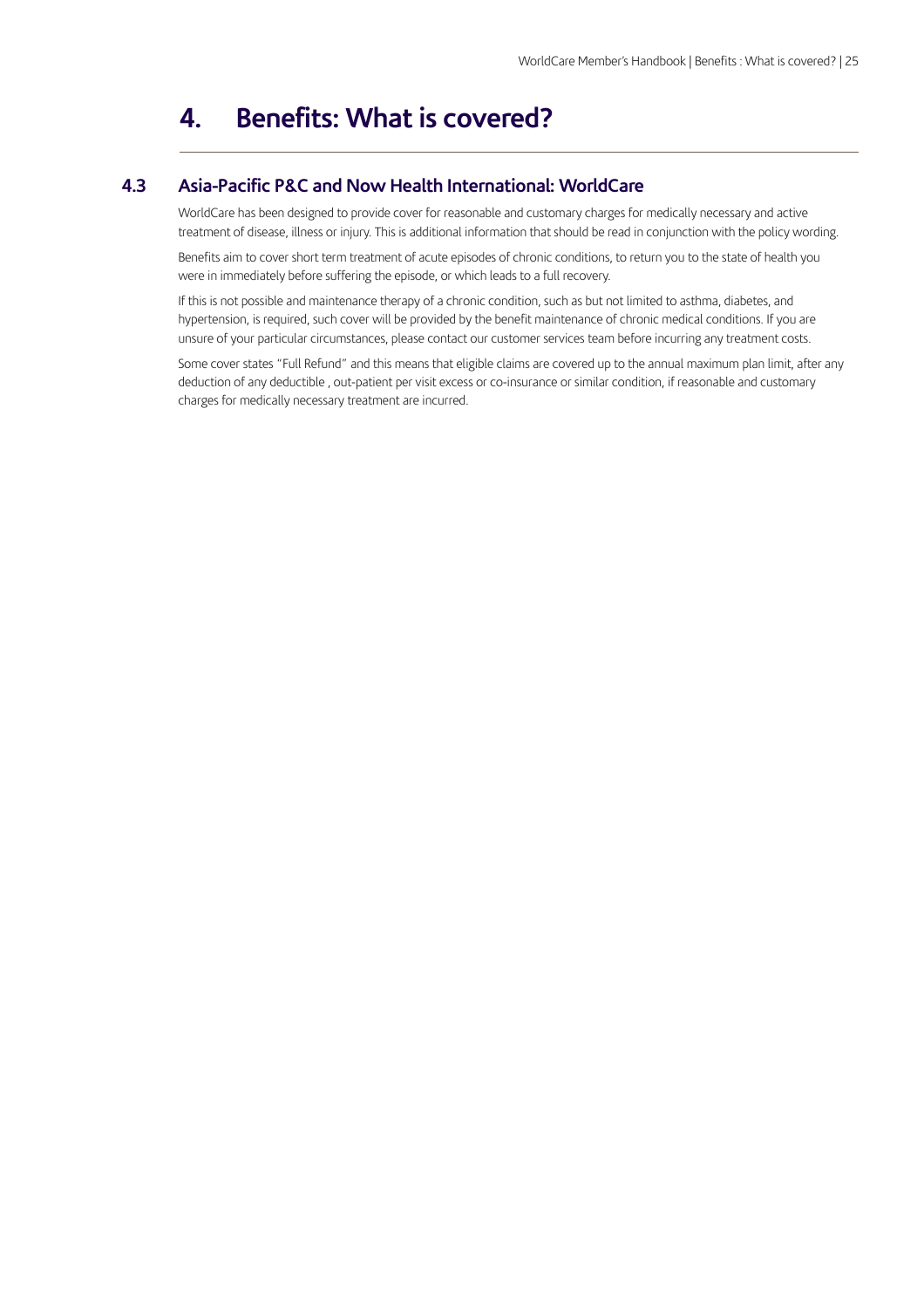# **5. 投訴**

# **5.1 如何提出合理投訴?**

我们与保险人致力向您提供直接明了的服务。其中很重要的一个环节便是在书面文件或电话交谈中向您提供 清楚准确的信息。作为时康的会员,我们的客户服务团队将会为您提供最好的服务。他们能够帮助您提交 理赔,并且提醒您关于您的保险计划中可能存在的限制(请记住您的保险并不是保障所有的不测事件)。

如果您对我们提供的服务不满意,或者您不认同我们的决定,我们将会尽力解决您的疑虑。您的反馈也会帮助 我们改善服务。请联系我们的董事总经理,地址如下:

董事總經理

時康管理顧問(上海)有限公司

中国上海市虹口区吴淞路218号宝矿国际大厦11楼1103室-1105室, 邮编200080

您亦可以發送電子郵件至ChinaService@now-health.com或您可在網址www.now-health.cn通過網上安全組合區 提出您的投訴。

我们董事总经理将会在收到您的投诉之后告知您,同时展开相关调查并在十个工作日内给您回复。期间如果 出現不可避免的延遲,我們也會通知您。

# 5.2 资料保障相关信息

在审核您的投保申请以及与被保险人往来(如已向其出具保险计划)的过程中,保险人将收集到部分与被保险 人相关的信息。该信息将被用于确认您的保障范围、管理已签发的保险计划以及处理赔案。被保险人的信息可 能因為上述目的而被轉交至核保人、醫生、醫療援助公司及理賠管理人。

任何协助管理您的保险计划的第三方亦需承担相同的保密责任。除上述者外,被保险人的姓名及联系资料将 不会向其他组织披露。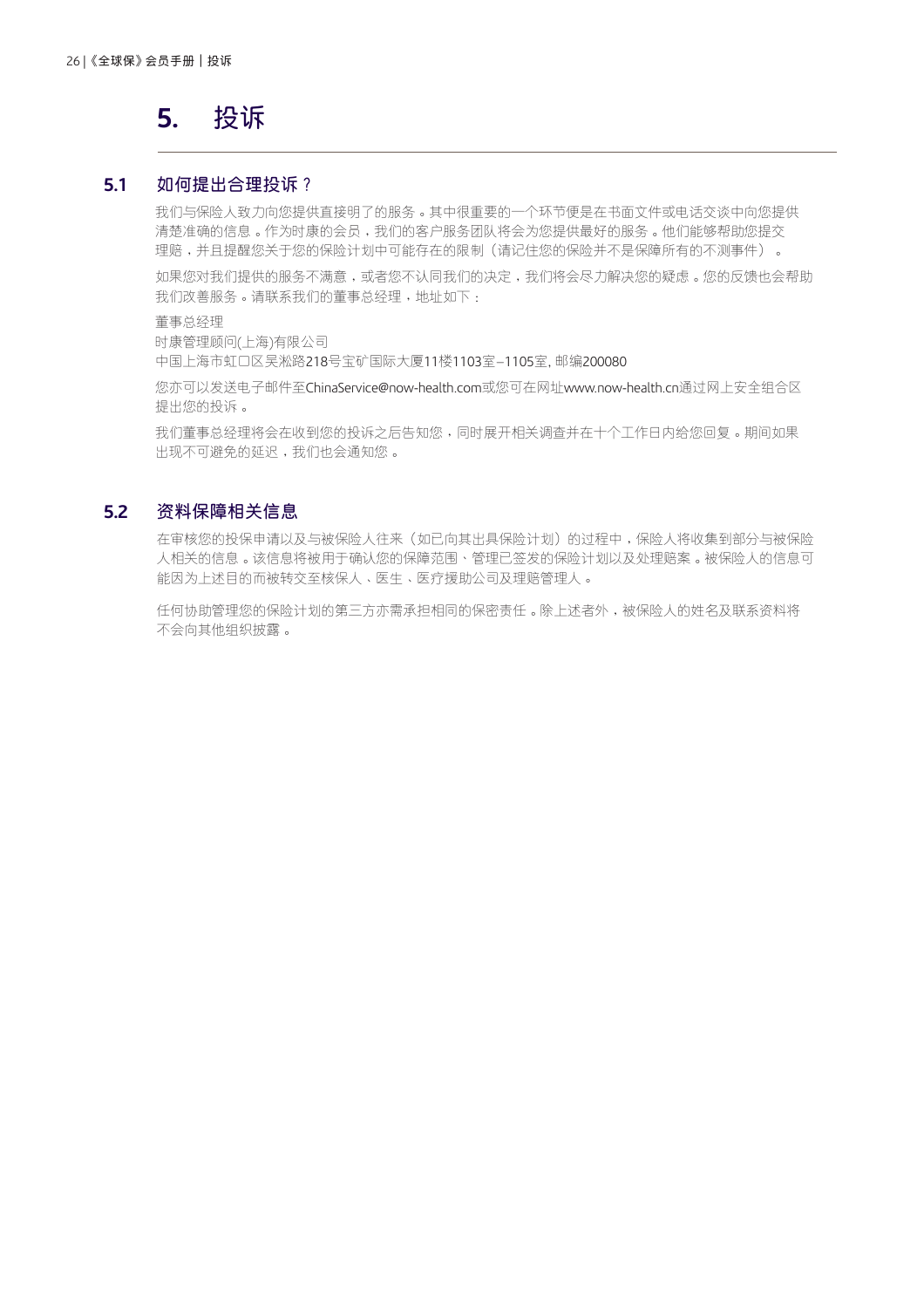# **5. Making a complaint**

# **5.1 What should I do if I have reason to complain?**

 We and the insurer aim to provide you with a simple and straightforward service. Providing you with clear and accurate information, whether in writing or by telephone, is an important part of this service. Our customer services team is there to help you get the best from your Asia-Pacific P&C and Now Health membership. They can help you when you make a claim, as well as remind you of restrictions you may have on your policy (please remember that your policy is not intended to cover all eventualities).

 If you are dissatisfied with the service we have provided or if you feel that we have made a wrong decision, we will of course try to address your concerns. Your feedback helps us improve our service to you. Please contact:

The Managing Director

Now Health International (Shanghai) Limited

Room 1103–1105, 11/F, BM Tower, No. 218 Wusong Road, Hongkou District, Shanghai 200080, China

 You can also email the Managing Director at ChinaService@now-health.com or make a complaint directly from your secure online portfolio area at www.now health.cn.

 We will acknowledge your letter upon receipt. Our Managing Director will review your complaint and respond to you within 10 working days of receiving your letter. If there is an unavoidable delay, we will inform you.

# **5.2 How is my personal data protected?**

 The insurer will collect certain information about the insured member in the course of considering the application and if a policy is issued to the insured member, conducting the insurer's relationship with the members. This information will be processed for the purposes of underwriting the insured member's insurance coverage, managing any policy issued and administering claims. The insured members' information may be passed to underwriters, medical practitioners, medical assistance companies and claims administrators for these purposes.

 The same duty of confidentiality is required of any third parties to whom the administration of your policy may be subcontracted. The insured members' name and contact details will not be disclosed to other organisations (except as stated above).